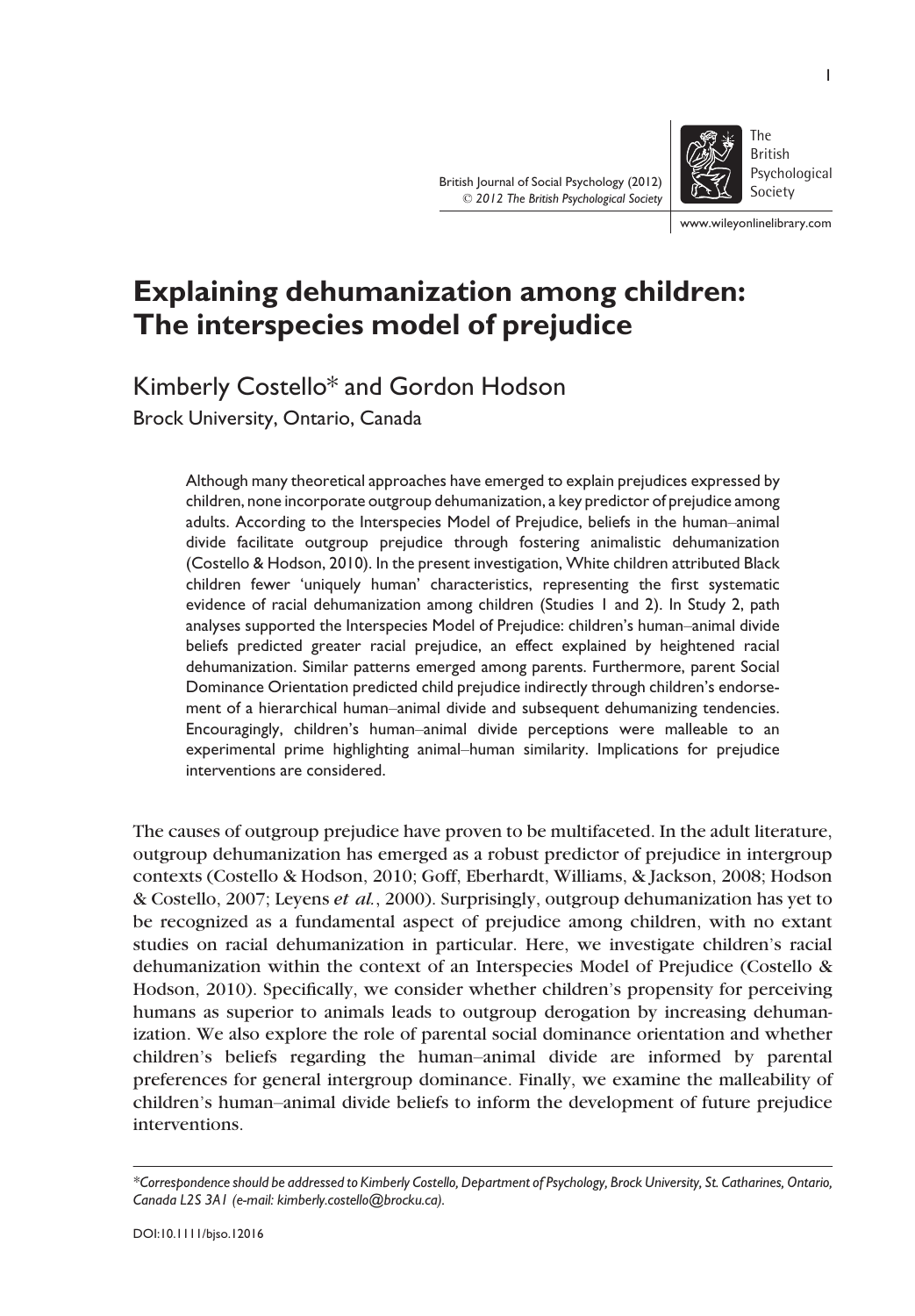## Prejudice Among Children

It is well established that children display prejudicial attitudes by middle childhood (Aboud, 2003; Bigler & Liben, 2007; Rutland, Cameron, Milne, & McGeorge, 2005). Several theories have attempted to explain children's prejudices in terms of socialenvironmental factors, motivational roots, and/or individual differences. For instance, prevailing approaches focus on prejudicial parental attitudes (Allport, 1954; Rodriguez-Garcia & Wagner, 2009; Sinclair, Dunn, & Lowery, 2005; White & Gleitzman, 2006), social normative influences (Rutland *et al.*, 2005), internalized lay theories about intergroup relations (Levy, West, & Ramirez, 2005), and even interracial friendships (Feddes, Noack, & Rutland, 2009). Other perspectives consider motivational processes such as the development of moral reasoning (Killen, 2007), ingroup identification (Rutland, Killen, & Abrams, 2010), and threats to one's social identity (Nesdale, Durkin, Maass, & Griffiths, 2005). From an individual difference perspective, children's prejudice has been explained in terms of disordered personality traits resulting from authoritarian-type childrearing (Adorno, Frenkel-Brunswik, Levinson, & Sanford, 1950; Altemeyer, 1996; Knafo, 2003; Peterson, Smirles, & Wentworth, 1997). In yet another approach, Aboud (1988) argues that racial biases in children are largely determined by limited cognitive-perceptual abilities. Specifically, abstract reasoning and inclusive categorization are seen as critical determinants of racially biased expressions in children (Aboud & Spears Brown, in press; Bigler, Jones, & Loblinger, 1997; Bigler & Liben, 1992). For example, children who fail to master a basic water conservation task (i.e., recognizing that a short wide glass can hold equivalent fluid to a tall thin glass) show evidence of less sophisticated cognitive ability of the sort associated with greater intergroup bias (Doyle & Aboud, 1995). Further evidence implicating the role of cognitive capabilities in prejudice development is found in longitudinal studies showing that weaker cognitive abilities in childhood predict greater levels of prejudice in adulthood (Deary, Batty, & Gale, 2008; Hodson & Busseri, 2012). These approaches have undoubtedly advanced our understanding of prejudice in children. However, noticeably absent from the literature is the role of outgroup dehumanization. Here, we consider whether children devalue outgroups because they endorse perceptions that racial outgroups are more animalistic and consequently 'less human' in nature.

## Outgroup Dehumanization

Dehumanization is a psychological process through which others are derogatively likened to 'animals' and perceived as 'less human' (Haslam, 2006; Leyens *et al.*, 2000).<sup>1</sup> In intergroup contexts, dehumanization can serve to justify the exclusion of outgroups from moral consideration (Bandura, 1999; Bar-Tal, 1989; Opotow, 1990), rendering them 'unworthy' of assistance (Costello & Hodson, 2011) or forgiveness (Tam et al., 2008). Not surprisingly, dehumanization is also associated with heightened outgroup prejudices (Costello & Hodson, 2010; Hodson & Costello, 2007) and greater acceptance of outgroupdirected violence (Goff et al., 2008). Put simply, dehumanizing an outgroup paves the way for negative treatment and evaluation of that group.

Dehumanization can involve explicit animalistic-outgroup comparisons, such as historical portrayals of Blacks as 'apes' or Jews as 'vermin' (Livingstone- Smith, 2011).

<sup>&</sup>lt;sup>1</sup> According to Haslam (2006) outgroups can also be mechanistically dehumanized. Given our interest in human–animal ideology, we focus on animalistic dehumanization.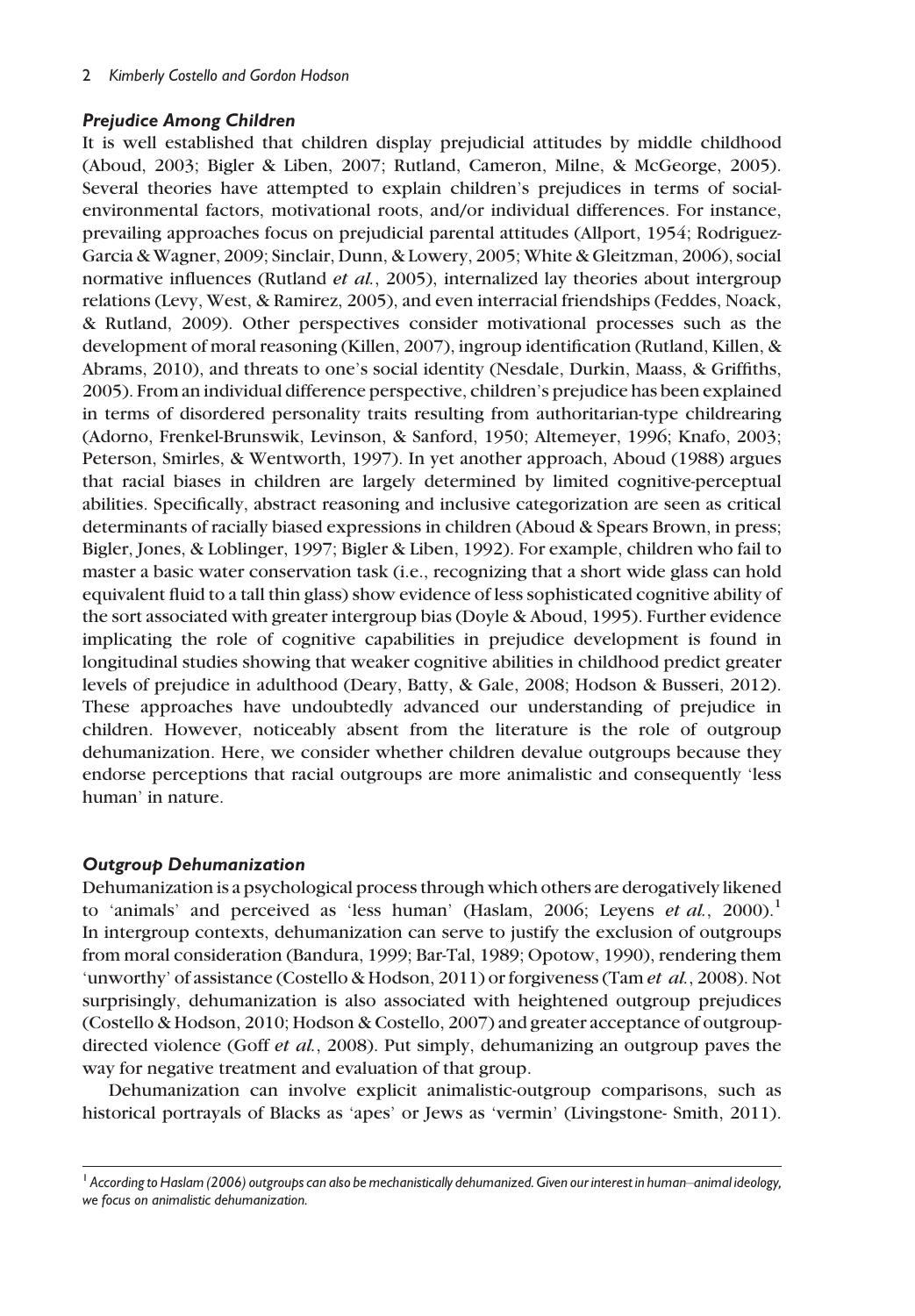Contemporary approaches to dehumanization, however, are subtler in nature and involve the lesser attributions of 'uniquely human' characteristics to outgroups (Haslam, 2006; Leyens et al., 2000). For example, tests of Leyens et al. (2000, 2001) infrahumanization hypothesis reveal that people are reluctant to attribute secondary emotions that are considered 'uniquely human' to the outgroup (see Demoulin *et al.*, 2004; Paladino *et al.*, 2002; Vaes, Paladino, Castelli, Leyens, & Giovanazzi, 2003). In contrast, differential attributions of primary emotions that humans share with other animals between the ingroup and outgroup are not expected or typically observed (Demoulin *et al.*, 2004; Leyens et al., 2000, 2001). Furthermore, the concept of 'humanity' is only activated when the ingroup (not outgroup) is associated with uniquely human emotions (Vaes, Paladino, & Leyens, 2006). Interestingly, the lesser attribution/association of uniquely human emotions to outgroups usually occurs independently of emotion valence (Leyens et al., 2000, 2001; Paladino & Vaes, 2009), suggesting that infrahumanization is more than a mere expression of ingroup favouritism. Comparable dehumanizing patterns have also been uncovered for the differential attributions of 'uniquely human' personality traits to the ingroup versus outgroup (Haslam, 2006; see also Hodson & Costello, 2007).

Despite the role that dehumanization plays in explaining human outgroup prejudices at the conceptual level (Costello & Hodson, 2010; Hodson & Costello, 2007; Leyens et al., 2000), only two known studies have attempted to measure dehumanization in children (Brown, Eller, Leeds, & Stace, 2007; Martin, Bennett, & Murray, 2008). In keeping with the infrahumanization hypothesis, both studies operationalized dehumanization as the lesser attribution of uniquely human emotions to outgroup versus ingroup members. In the study by Brown et al. (2007), children between the ages of 11 and 16 attributed more positive uniquely human emotions to students from their home (ingroup) versus neighbouring (outgroup) school. Furthermore, this relative denial of 'humanity' to outgroup members was associated with heightened outgroup negativity (Brown et al., 2007). Similarly, Martin et al. (2008) found that younger children aged 6 to 11 expected that members of their National sports team (ingroup) would experience more intense uniquely (vs. non-uniquely) human emotions relative to members of an opposing sports team (outgroup).

These studies provide preliminary evidence that children are capable of attributing outgroup members less 'humanity' by denying them the complete experience of 'human' emotions. Despite providing valuable insights, the extant studies are limited by focusing on non-stigmatized social outgroups (e.g., sports teams, schools), and by tapping reactions to hypothetical scenarios as a measure of dehumanization (which were not always reliable, see Brown et al., 2007). In contrast, we examine children's dehumanization of a *racial* outgroup and employ standard dehumanization measures used with adults but adapted for use in children. Furthermore, we explore whether children's attribute-based dehumanization is associated with actual animalistic-outgroup metaphors, as established in the adult literature (see Loughnan & Haslam, 2007; Loughnan, Haslam, & Kashima, 2009). Finally, we draw on recent research on the Interspecies Model of Prejudice to explain why children devalue outgroups by undermining their humanness.

#### Interspecies Model of Prejudice

Theorists have speculated that the oppression of marginalized humans may be rooted in ideology involving the human–animal divide and accompanying connotations of human superiority (Livingstone- Smith, 2011; Mason, 2005; Nibert, 2002; Patterson, 2002). Theoretically, the human–animal divide reflects an ideological belief system of human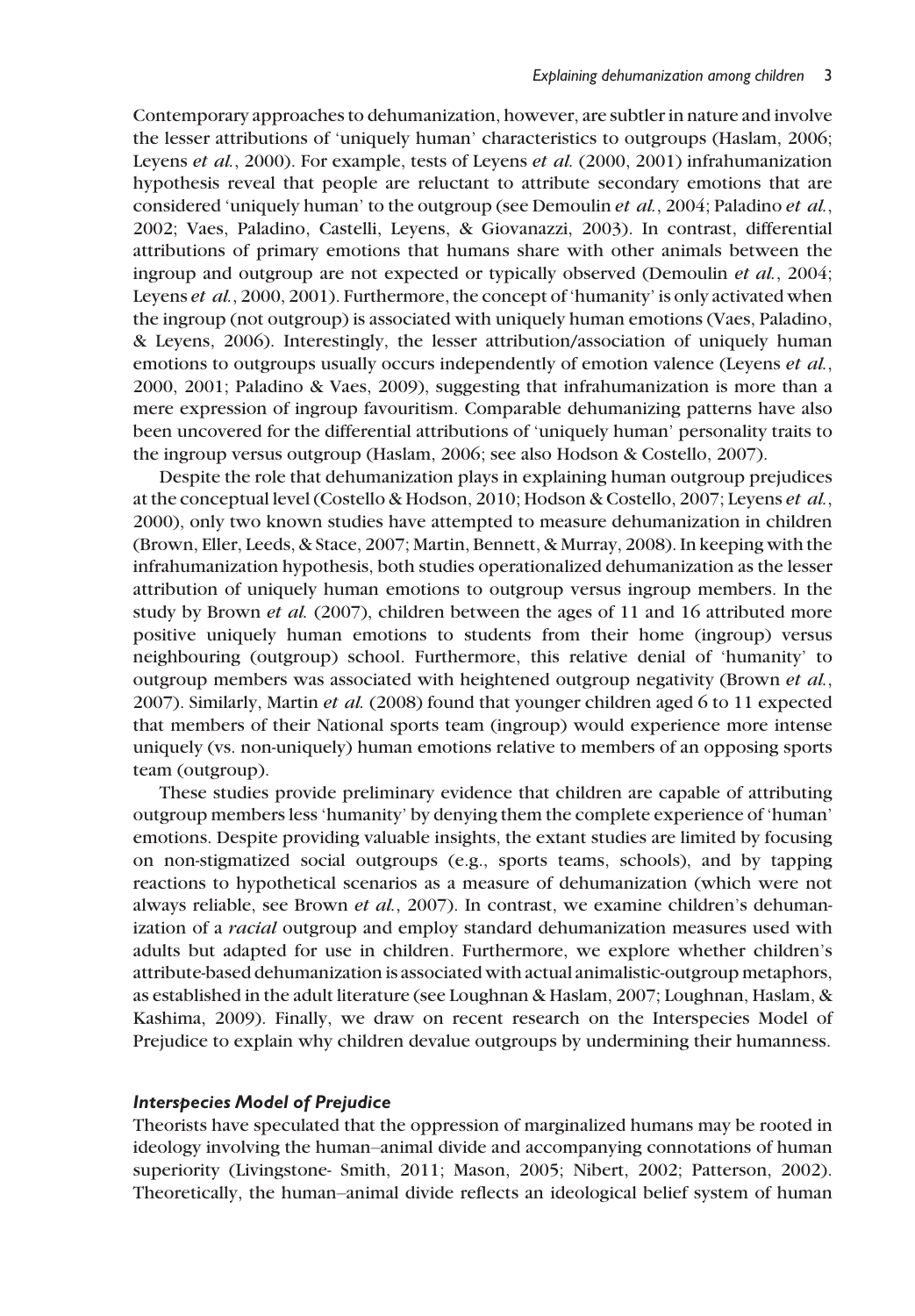supremacy, where humans are considered fundamentally distinct from and superior to animals. This ideology justifies the social legitimacy of dominating and exploiting nonhuman animals, especially those perceived to be lower in the human–animal hierarchy (Opotow, 1993; Westbury & Neumann, 2008). Troublingly, human domination over animals may also justify interhuman domination including slavery, genocide, and intergroup prejudices or violence (see Livingstone- Smith, 2011; Mason, 2005; Nibert, 2002; Patterson, 2002). Indeed, some argue that 'human domination, which promotes and justifies the exploitation of animals, legitimize[s] the oppression of humans alleged to be in an animal condition' (Patterson, 2002, p. 25).

Building on this observation, the Interspecies Model of Prejudice proposes that fundamental beliefs in a human–animal divide set the foundation for outgroup dehumanization (Costello & Hodson, 2010; Hodson, MacInnis, & Costello, in press). Specifically, beliefs in a human–animal divide allow people to exclude some humans from the realm of humanity by likening them to 'inferior' animals, with these dehumanizing perceptions predicting prejudice and discrimination (see Figure 1). Put simply, the derogative value of animalistic-outgroup dehumanization is theoretically dependent upon the hierarchical devaluation of animals relative to humans in the first place.

Support for the Interspecies Model of Prejudice was confirmed in Costello and Hodson (2010), in which the human–animal divide systematically predicted prejudices through greater animalistic dehumanization. Specifically, Canadian university students who endorsed greater beliefs in the human–animal divide attributed fewer uniquely human characteristics to an immigrant outgroup, which in turn predicted greater anti-immigrant attitudes. In other words, the effect of human–animal divide on outgroup prejudice was fully mediated by dehumanizing representations of the outgroup. Critically, in a second study, Costello and Hodson (2010) used an experimental design to evaluate the causal assumptions implied by the Interspecies Model of Prejudice. As predicted, psychologically closing the human–animal divide (via exposure to scientific editorials highlighting animals' similarities to humans) attenuated dehumanization, which in turn predicted more favourable attitudes towards immigrants. In other words, outgroup dehumanization was significantly reduced by stressing the similarity of animals to humans, supporting the proposed causal relation. Related research confirms that experimentally accentuating animals' similarity to humans also expands moral concern towards marginalized human outgroups (Bastian, Costello, Loughnan, & Hodson, 2012, Study 3). These experimental studies confirm the proposition that decreasing hierarchical beliefs in human superiority over animals causally predicts lower animalistic dehumanization.



Figure 1. Conceptual illustration of our interspecies model of prejudice (based on Costello & Hodson, 2010), with parent-SDO predicting children's human–animal divide. Dotted line represents a path predicted to be weak (or non-significant) when dehumanization is included as a mediator.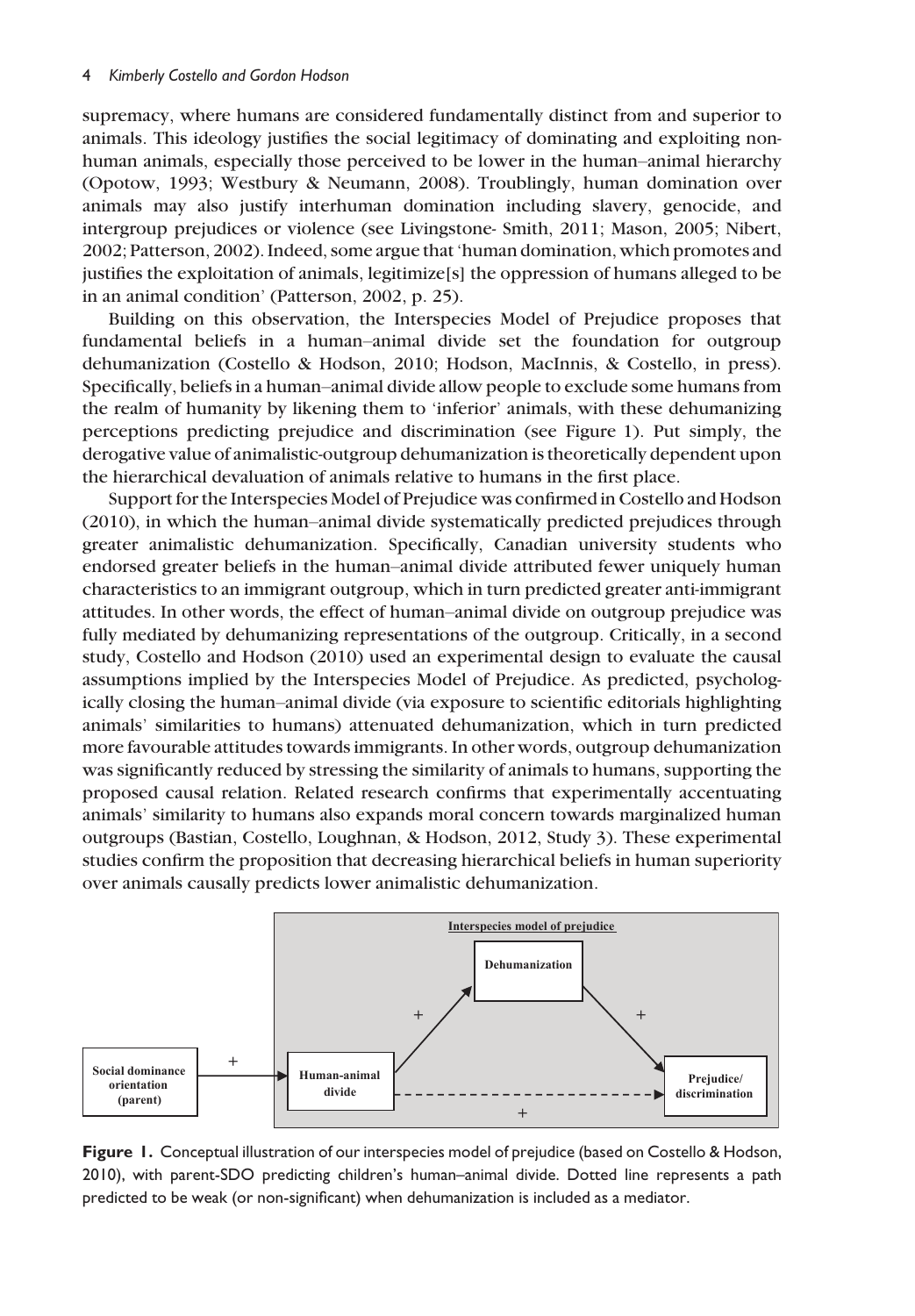At present, however, it remains unclear whether children actually devalue racial outgroups via dehumanization, and whether their dehumanizing tendencies are predicted by the human–animal divide belief systems underlying the Interspecies Model of Prejudice. Like adults, children hold lay beliefs about the world that serve to influence their intergroup perceptions and behaviours (Cameron, Alvarez, Ruble, & Fuligni, 2001; Levy et al., 2005). However, some theorists argue that belief systems justifying outgroup derogation in particular, emerge in late adolescence (Altemeyer, 1996), largely precluding the possibility of such processes in younger children. Because societal norms supporting human superiority over animals are so deeply entrenched (Plous, 2003), we argue that even young children show evidence of belief in the human–animal divide. If true, we predict that individual differences in this propensity to view humans as superior to animals should be systematically related to outgroup dehumanization. If established, these findings would considerably enhance our understanding of prejudice development and highlight novel contributors to prejudice that can be targeted in interventions. With such an objective in mind, we also consider the flexibility of children's human–animal divide beliefs, given that experimentally blurring the human– animal divide attenuates dehumanization and among university-aged adults (Costello & Hodson, 2010). That is, using a child-friendly experimental context highlighting human– animal similarity, we evaluate whether children's human–animal divide beliefs are malleable.

# STUDY 1 (Pilot)

We begin with a pilot study to validate our measures and explore the viability of examining racial dehumanization in children. We expected children to attribute fewer uniquely human emotions and traits to Black versus White children (H1). Furthermore, we expected the denial of uniquely human characteristics to Black children to be positively associated with explicit animalistic-outgroup representations (i.e., explicit perceptions that Blacks are similar to animals) (H2). We then explore whether constructs relevant to the Interspecies Model of Prejudice are meaningfully correlated in children. Specifically, we expected children's human–animal divide beliefs to be positively related to their dehumanization (H3) and racial prejudices (H4). In keeping with previous research (see Aboud, 1988), we expected that greater conservation ability (a common measure of cognitive ability in children, see Doyle & Aboud, 1995) would be inversely correlated with racial prejudice (H5) and with beliefs in the human–animal divide (H6). Finally, we predicted that children's human–animal divide beliefs will be significantly narrowed following an experimental manipulation highlighting fundamental human–animal similarities (H7).

# Method

## Participants and procedure

Middle childhood is a critical period for the establishment of intergroup prejudices among children (Aboud, 1988). As such, White Canadian children between the ages of 6 and 10 were recruited to participate in this study via advertisements in local newspapers. In total 11 girls and 9 boys participated ( $M_{\text{age}} = 7.60$  years,  $SD = 1.32$ ). After obtaining consent from the participating child's parent/guardian, children were individually tested by a White female investigator. After completing the primary measures, children were exposed to the experimental manipulation of the human–animal divide and completed a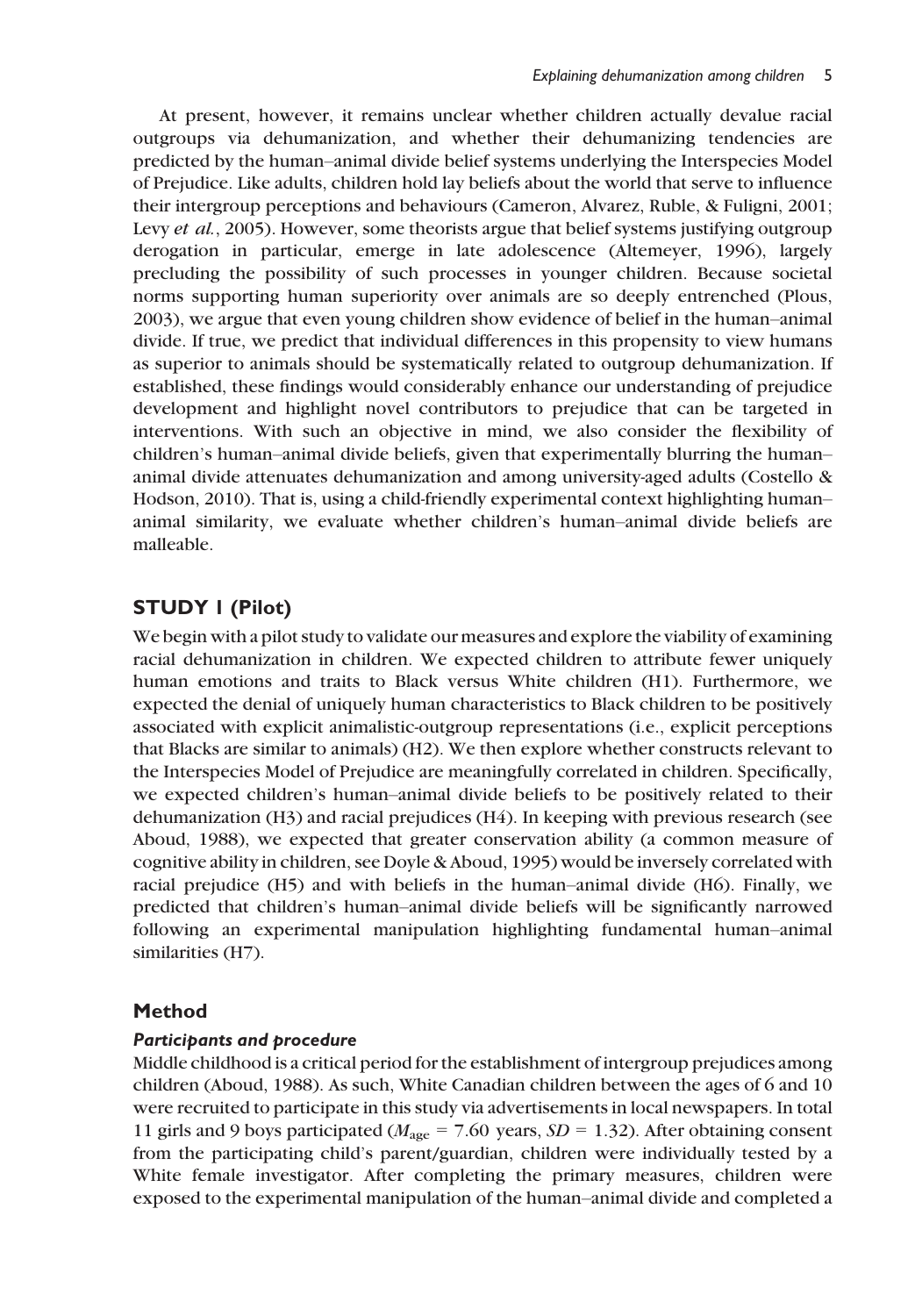post-manipulation measure of human–animal divide. In a separate room, parents provided their child's demographics.

## **Measures**

## Photo stimuli

Photos of Black and White girls and boys were collected from public internet websites and previously published studies. The stimuli were pre-tested among adults ( $n = 20$ ) who rated the age, race, attractiveness, happiness, and niceness of each child in the photos. A final set of four photos representing both Black and White boy/girl, matched for the aforementioned characteristics, was retained. A composite photo representing 'people' was created by arranging the four child photos into a circle pattern. A composite photo representing 'animals' was created by arranging the faces of four different animal species (e.g., dog, cow) into a circle pattern. Photos were  $4 \times 4$  inches and grey scaled.

## Dehumanization

We measured dehumanization via the attribution of uniquely human characteristics. Following Leyens et al. (2001), children attributed uniquely (secondary) and nonuniquely (primary) human emotions to Black and White child targets. The emotions were selected from Demoulin *et al.*  $(2004)$  based on their use in previous research with children (Brown et al., 2007; Martin et al., 2008). Included were four secondary emotions (sympathy, love, guilt, and embarrassment) and four primary emotions (happiness, excitement, sadness, and fear). The personality factors, Openness and Conscientiousness are also perceived to be more uniquely human relative to Agreeableness and Neuroticism factors (Haslam, 2006; Hodson & Costello, 2007). Consequently, children also attributed four uniquely human (curious, creative, careless, and disorganized) and four non-uniquely human (nervous, calm, friendly, and mean) personality traits to the Black and White child targets. For each emotion/trait, children were handed two identical cards labelled with the trait/emotion word as the researcher read aloud a sentence illustrating its meaning. Children sorted the cards into boxes labelled as belonging to a same-sex White or Black child based on the corresponding box photo, or into a box labelled 'X' for characteristics not deemed applicable to targets (adapted from Doyle & Aboud, 1995).

## Animalistic-outgroup representations

The extent to which children explicitly associated Black children with animals was tapped using a 60 cm horizontal Same-Different board (adapted from Aboud & Mitchell, 1977). Children placed pictures of a Black child and 'animals' closer together or farther apart on the board, reflecting perceived similarity or difference. Lesser distance between the pictures reflects greater perceived similarity between Black children and non-human animals.

## The human–animal divide

Human–animal divide beliefs were tapped using the 60 cm horizontal Same-Different board described previously, but with distinct stimuli. Specifically, children placed a picture of 'humans' and 'animals' closer together or farther apart on the board, reflecting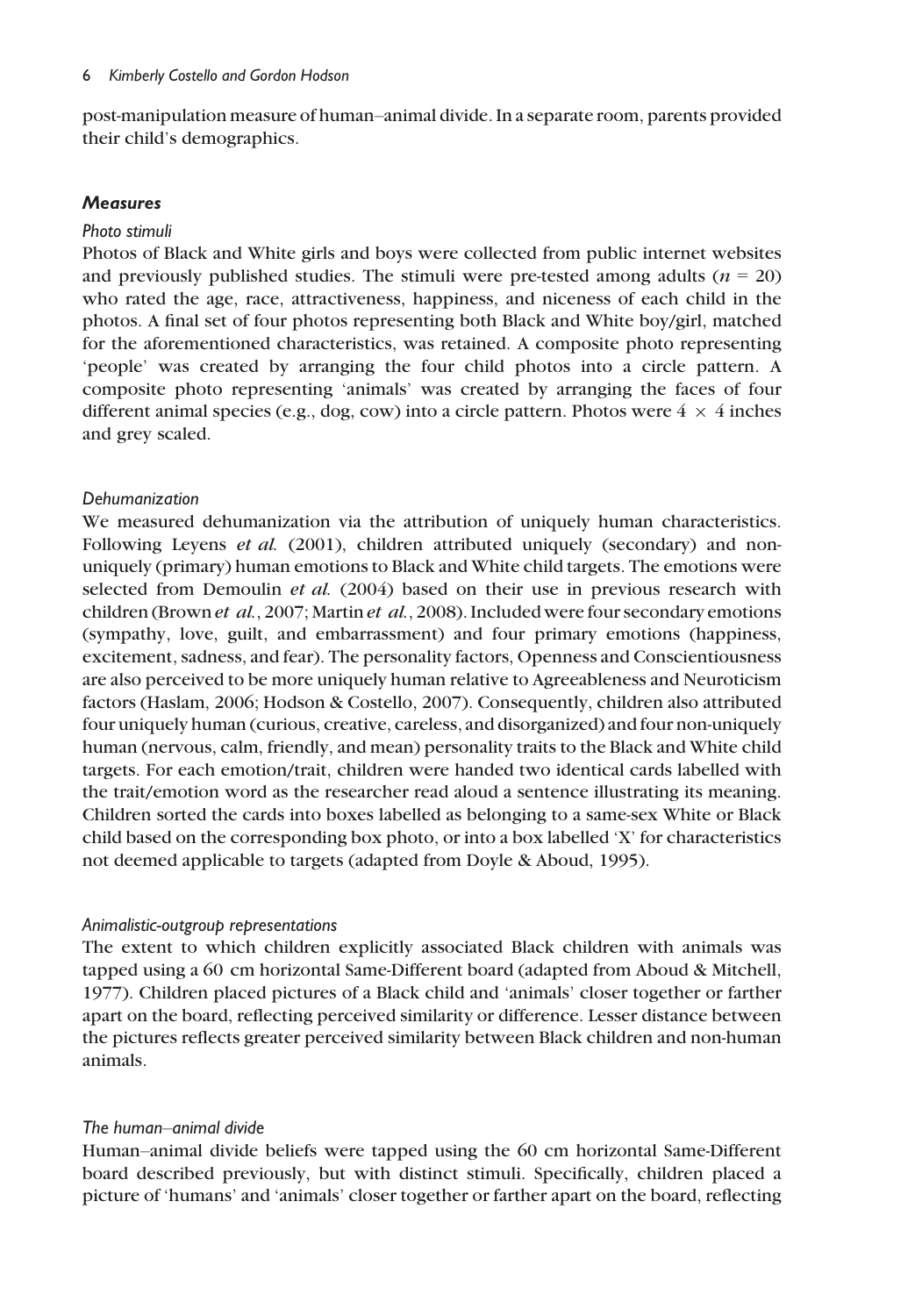perceived similarity or difference. Greater distance between human and animal pictures reflects greater human–animal divide perceptions.

#### Racial prejudice

Participants completed a modified version of the widely used multi-response racial attitude measure (Doyle & Aboud, 1995). Using a procedure methodologically similar to that for the dehumanization measure, children attributed three positive (smart, clean, and polite) and three negative (bad, bossy, and dirty) evaluative adjectives to the same-sexed White and Black child targets. Given our interest in outgroup negativity, an index score for racial prejudice was derived by averaging positive (reversed) and negative evaluations of Black children; higher scores reflect more negative evaluations of Black children.

#### Conservation ability

Children completed a water conservation task (Goldschmid, 1967) commonly used to measure abstract cognitive ability among children (Doyle & Aboud, 1995). Mastery of the conservation task involves recognizing that a short wide glass holds equivalent water to a taller narrower glass  $(0 = not mastered, 1 = mastered)$ .

#### Human–animal divide manipulation

After completing all of the measures above, children viewed the first two segments of the educational video 'Share the World' (Ellis, Pakay, & Carolon, 2010). The video was approximately 15 min in length and featured engaging animal footage and commentary on the similarities that many non-human animals share with humans. Immediately following the video, children again completed the human–animal divide measure.

## Results and Discussion

#### Racial dehumanization in children

To examine differential attributions of uniquely and non-uniquely human characteristics across groups, we conducted a 2 (Group: Black vs. White)  $\times$  2 (Trait: Human vs. Nonhuman) ANOVA on the trait-attribution measure, and a 2 (Group: Black vs. White)  $\times$  2 (Emotion Type: Uniquely vs. Non-Uniquely Human)  $\times$  2 (Valence: Positive vs. Negative) ANOVA on the emotion-attribution measure (See Table 1 for summary). No significant main effects emerged for the attribution of traits. However, the emotion-attribution analysis revealed a significant main effect for Valence,  $F(1,19) = 9.19$ ,  $p = .007$ , such that more positive (vs. negative) emotions were attributed overall. Of theoretical importance, significant Group  $\times$  Trait and Group  $\times$  Emotion interactions emerged in their respective analyses. In support of H1, children attributed significantly fewer uniquely human traits and emotions to Black (vs.White) children. In contrast, no significant differences emerged for the attribution of non-uniquely human traits or emotions across groups. As is commonly observed (Leyens et al., 2000), the differential attribution of emotions across groups was not moderated by emotion valence,  $F(1,19) = 0.07$ ,  $p = .800$ . That is, children attributed fewer positive and negative uniquely human emotions to Black versus White children. Overall, these findings represent the first documented evidence of racial dehumanization among children, using measures comparable to those commonly used with adults.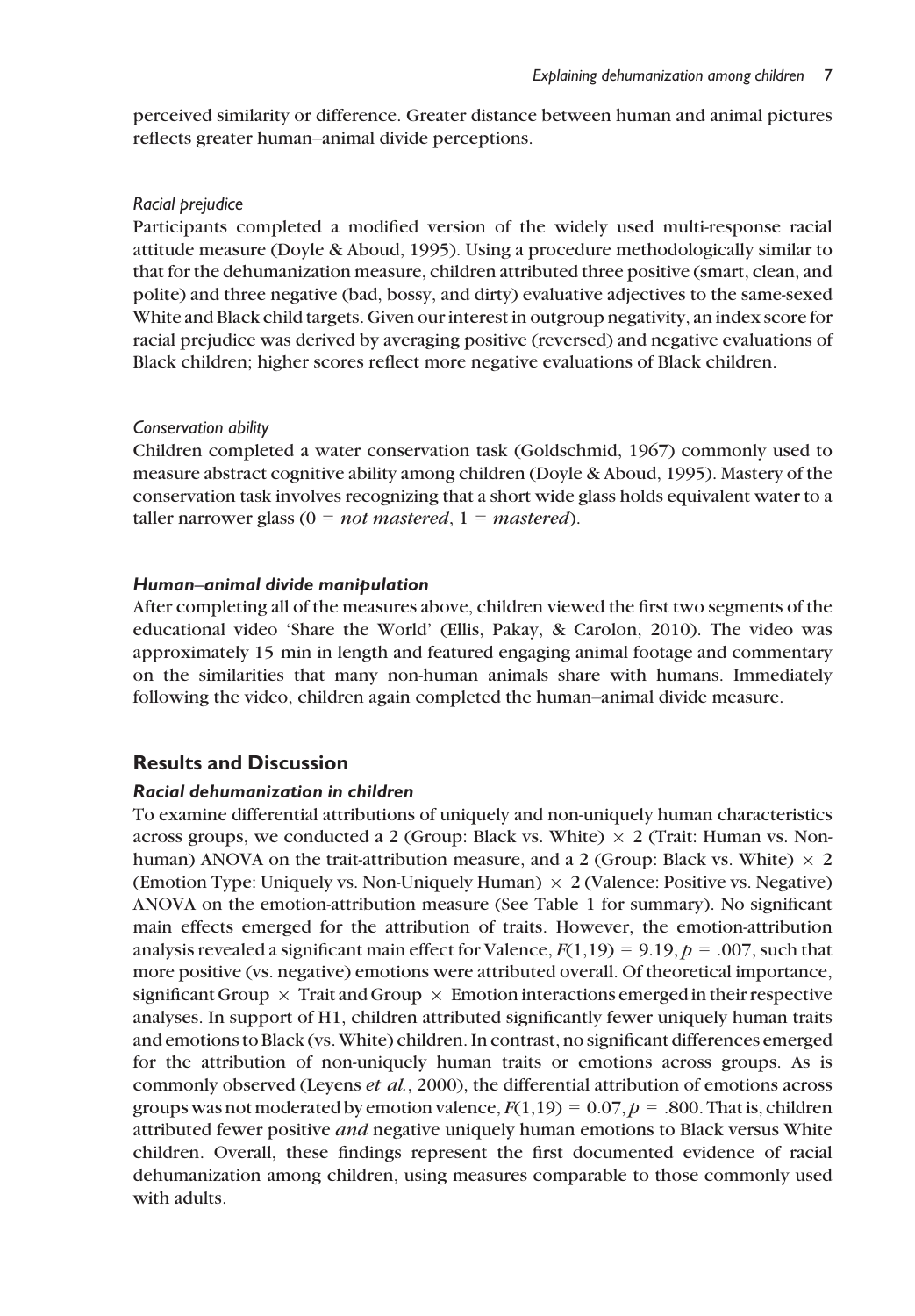#### 8 Kimberly Costello and Gordon Hodson

#### Associations among key variables

Descriptive statistics and intercorrelations among all variables are presented in Table 2. As predicted, the denial of uniquely human traits and emotions to Black children was associated with greater Black–animal metaphoric associations, supporting H2. Thus, to the extent that children perceive Blacks as more animal-like they also attribute them fewer uniquely human characteristics, validating the use of attribute-based dehumanization measures in children. Of theoretical importance, the psychological constructs underlying the Interspecies Model of Prejudice were also meaningfully intercorrelated in children. Specifically, heightened dehumanization was positively associated with children's beliefs

|                 |                   |            | Uniquely human |      |     |                   |            | Non-uniquely human |       |     | Group $\times$ | Trait/<br>Emotion |
|-----------------|-------------------|------------|----------------|------|-----|-------------------|------------|--------------------|-------|-----|----------------|-------------------|
|                 | <b>Black</b><br>M | White<br>M | t              | Þ    | d   | <b>Black</b><br>M | White<br>M | t                  | Þ     | d   | F              | Þ                 |
| Study I         |                   |            |                |      |     |                   |            |                    |       |     |                |                   |
| Children        |                   |            |                |      |     |                   |            |                    |       |     |                |                   |
| Traits          | 2.25              | 3.25       | $-2.21$        | .040 | .86 | 2.95              | 2.85       | .42                | .681  | .H  | 5.12           | .036              |
| <b>Emotions</b> | 2.45              | 3.30       | $-2.13$        | .047 | .80 | 3.10              | 3.15       | $-.20$             | ا 84. | .06 | 3.32           | .084              |
| Study 2         |                   |            |                |      |     |                   |            |                    |       |     |                |                   |
| Children        |                   |            |                |      |     |                   |            |                    |       |     |                |                   |
| Traits          | 2.36              | 2.96       | $-2.53$        | .014 | .51 | 2.79              | 2.98       | $-1.37$            | .176  | 19. | 2.95           | .072              |
| Emotions        | 2.41              | 2.89       | $-2.68$        | .010 | .43 | 3.09              | 3.13       | $-.34$             | .735  | .04 | 4.02           | .050              |
| Parents         |                   |            |                |      |     |                   |            |                    |       |     |                |                   |
| Traits          | 18.57             | 19.72      | $-2.33$        | .024 | .28 | 16.87             | 16.64      | .90                | .371  | .14 | 6.80           | .012              |
| <b>Emotions</b> | 32.57             | 34.74      | $-3.09$        | .003 | .31 | 35.32             | 35.42      | $-.40$             | .690  | .04 | 7.64           | .008              |

Table 1. Evidence of outgroup racial dehumanization, Studies 1 and 2

Note. Study 1 df = 1, 19 and Study 2 df = 1, 52, for two-way interactions.

|                               | M     | SD    | $\mathbf{I}$ . | 2.     | 3.     | 4.      | 5.                                                           | 6.              | 7.                       | 8.     |
|-------------------------------|-------|-------|----------------|--------|--------|---------|--------------------------------------------------------------|-----------------|--------------------------|--------|
| 1. Human-animal divide        | 20.20 | 13.30 | $\equiv$       | $.47*$ | $.42*$ | $.45*$  | .79***                                                       | $-.43^*$ $-.15$ |                          | $-.13$ |
| 2. Dehumanization<br>emotions | 1.55  | 1.28  |                |        |        |         | $.62$ $.40^{+}$ $.54^{*}$ $.39^{+}$ $-.41^{+}$ $-.24$ $-.09$ |                 |                          |        |
| 3. Dehumanization traits      | 1.75  | 1.33  |                |        | .65    | $.64**$ | $.43*$                                                       | $-.14$          | $-.30$                   | $-.02$ |
| 4. Racial prejudice           | 3.05  | 1.50  |                |        |        | .82     | $.41+$                                                       |                 | $-.39^+$ $-.45^*$ $-.23$ |        |
| 5. Black-animal similarity    | 21.50 | 14.51 |                |        |        |         |                                                              | $-.34$          | $-.02$                   | $-.08$ |
| 6. Conservation ability       | .70   | .47   |                |        |        |         |                                                              |                 | .48*                     | .07    |
| 7. Child age                  | 7.60  | 1.31  |                |        |        |         |                                                              |                 |                          | $-.03$ |
| 8. Child gender               |       |       |                |        |        |         |                                                              |                 |                          |        |

Table 2. Descriptive statistics and intercorrelations among key variables, Study 1

Note. Dehumanization Emotions/Traits = attribution of uniquely human emotions/traits to Black children. Sex (0 = boys;  $1 = girls$ ).

Values in diagonal represent alpha coefficients.

 $^+p < .07; ^{*}p < .05; ^{*}p < .01; ^{*}$ \*\*p  $< .001$ .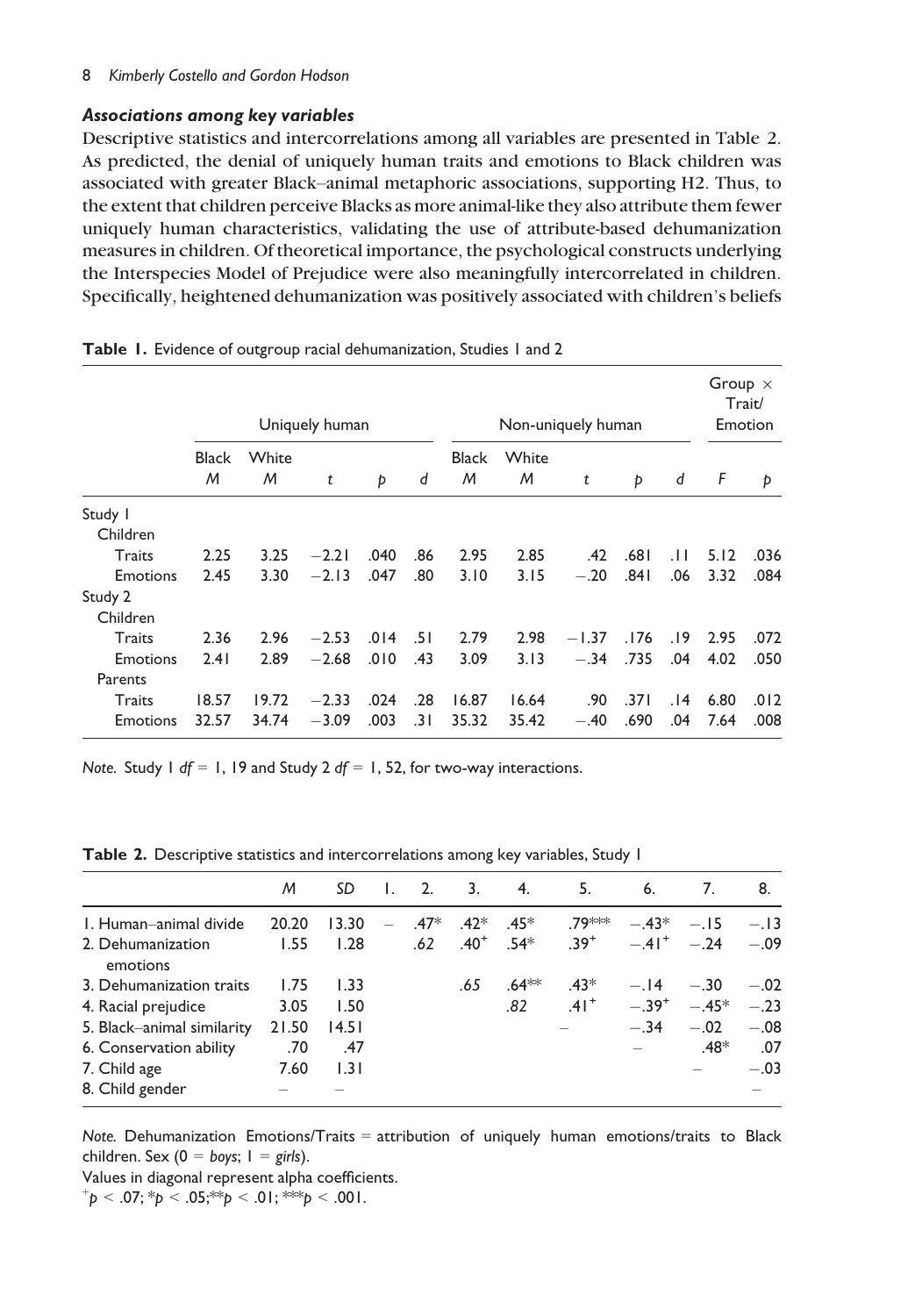in the human–animal divide (supporting H3), and with negative evaluations of Black children (supporting H4). Consistent with cognitive approaches to prejudice development (Aboud, 1988), children's conservation mastery was negatively associated with expressions of racial bias (supporting H5), human–animal divide beliefs (supporting H6), as well as dehumanization. Consequently, we control for conservation ability (in addition to other prejudice correlates) when testing the full Interspecies Model of Prejudice in Study 2.

#### Malleability of the human–animal divide

Encouragingly, children's human–animal divide perceptions were malleable. Relative to pre-manipulation scores, children reported narrower human–animal divides following exposure to the video highlighting the similarities among humans and animals, supporting H5 ( $M$ s = 20.20 vs. 10.75),  $t(19) = 3.72$ ,  $p = .001$ . This decrease in human–animal divide following exposure to the video represented a large effect,  $d = .76$ .

## STUDY 2

Our initial study provides the first systematic evidence of racial dehumanization among children, plus indication that children's denial of uniquely human characteristics to outgroups is associated with explicit animalistic-outgroup perceptions, validating this methodology for measuring subtle dehumanization in children. Our preliminary analyses also indicate that the constructs underlying the Interspecies Model of Prejudice are observable and meaningfully related in children. For the next study we recruited a larger sample of children to formally test the Interspecies Model of Prejudice. Specifically, children's human–animal divide beliefs were expected to predict racial prejudice, an effect mediated by racial dehumanization. In Study 2, we also collect data from the parent/ caregiver of the participating child. This allowed us to conduct a test of the Interspecies Model of Prejudice among a community sample of older participants, relative to previous explorations involving adolescent students (Costello & Hodson, 2010).

#### Social dominance orientation

Collecting data from parents also allowed us to empirically link parent ideological variables with their child's expressions of prejudice. Individuals characterized by higher social dominance orientation (SDO: Pratto, Sidanius, Stallworth, & Malle, 1994) exhibit ideological preferences for hierarchical social relations over egalitarianism. Consequently, SDO is positively associated with prejudice, particularly towards subordinate outgroups (Duckitt, 2006; Hodson, Rush, & MacInnis, 2010). Importantly, individual differences in SDO also predict beliefs in the human–animal divide such that those higher in SDO exhibit heightened preferences for human superiority over animals, with these perceptions predicting greater dehumanization and subsequent prejudice (see Costello & Hodson, 2010). The human–animal divide, therefore, is a mechanism explaining the link between greater SDO (i.e., preferences for general social inequality) and heightened outgroup dehumanization. Here, we determine whether children's human–animal divide beliefs are informed by parental ideology concerning general preference for social dominance. Evidence indicates that parents characterized by prejudice-related ideologies (e.g., SDO) are more likely to raise prejudiced children (Dhont & Hiel, 2012; Duriez & Soenens, 2009). To date, however, the particular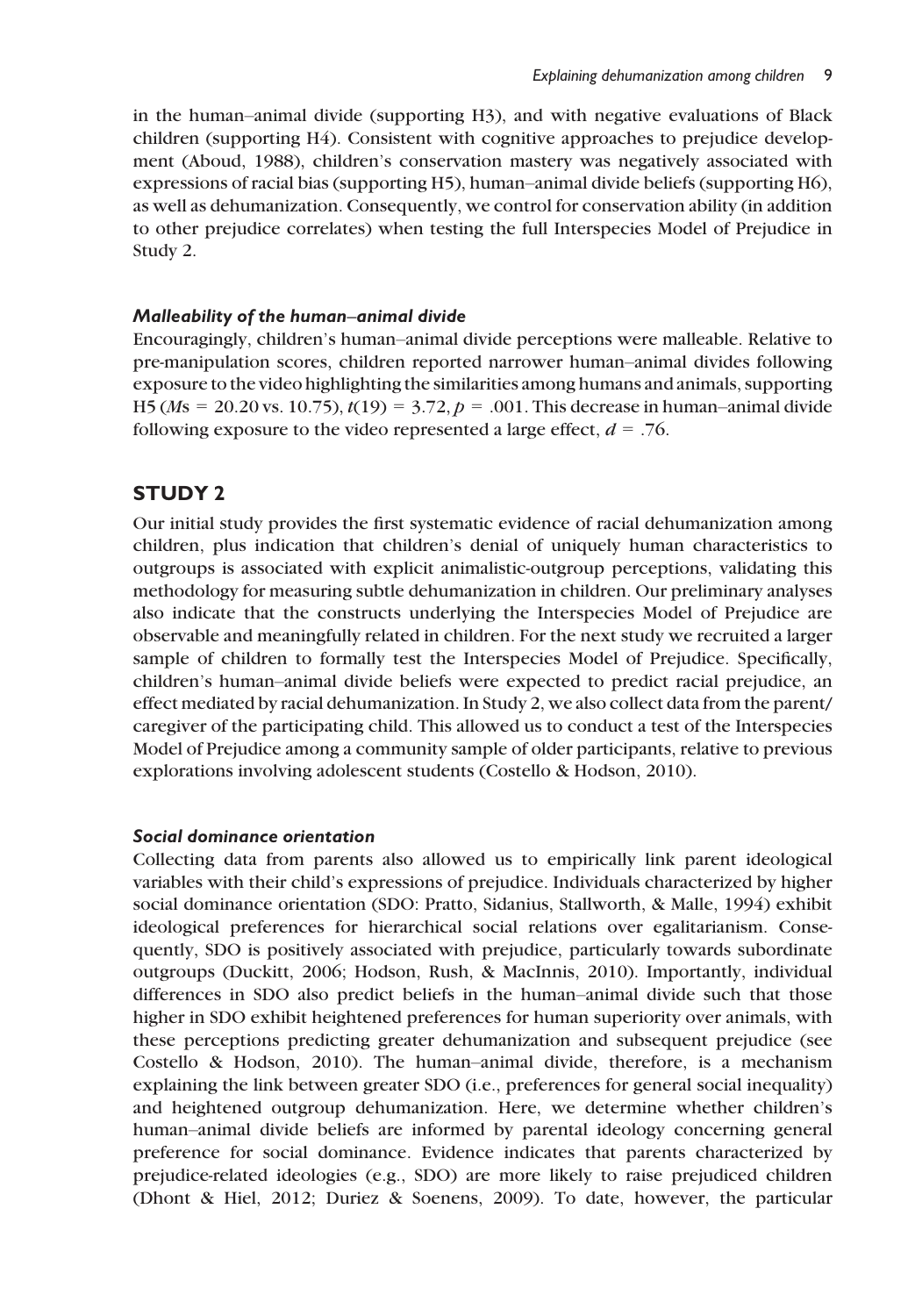mechanisms through which parent SDO impacts children's dehumanization or prejudices are unknown. We propose that parent SDO indirectly predicts children's dehumanization and prejudice by influencing the extent to which children believe in a hierarchical human–animal divide.

## Known predictors of prejudice in children

In testing the Interspecies Model of Prejudice among children, we adopt a conservative approach, statistically controlling for many of the factors conventionally implicated in prejudice development. In keeping with cognitive approaches to prejudice development (Aboud, 1988), the results of Study 1 confirmed that children's cognitive ability, namely mastery of a conservation task, is associated with more positive intergroup attitudes. Other evidence suggests that inclusive categorization skills are related to racially biased expressions in children (Aboud, 2003; Bigler et al., 1997; Houlette et al., 2004). Whereas conservation mastery implies an understanding that stimuli/people can share considerable overlap despite perceptual differences (Doyle & Aboud, 1995), inclusive categorization skills require an understanding that two groups can be different but still belong to the same category. Consequently, in Study 2 we control for children's cognitive ability (i.e., namely their conservation and inclusive categorization capabilities).

Children's prejudices are also systematically impacted by parental prejudice (e.g., Rodriguez-Garcia & Wagner, 2009; White & Gleitzman, 2006; but see also Aboud & Doyle, 1996), and authoritarian childrearing (Adorno et al., 1950). Specifically, prejudiced parents are more likely to raise prejudiced children and to practice harsh and punitive parenting styles (Peterson et al., 1997), and children raised under punitive disciplinary conditions are more likely to endorse prejudicial values (Altemeyer, 1996; Knafo, 2003). Given their established importance in predicting prejudice in children, we test the Interspecies Model of Prejudice among children controlling for children's cognitive abilities, authoritarian parenting, and parental prejudices. We also control for child's age and gender, given that outgroup evaluations tend to become more favourable with age (as in Study 1; Doyle & Aboud, 1995) and that boys express greater prejudice than girls (Powlishta, Serbin, Doyle, & White, 1994).

## Human–animal divide malleability

Promisingly, Study 1 provided preliminary support for the malleability of children's human–animal divide beliefs; after watching a video highlighting how animals are similar to humans, children reported significantly diminished human–animal divide beliefs. If children's human–animal divide beliefs are indeed flexible, interventions targeting hierarchical human–animal ideology may prove fruitful in reducing human intergroup biases. Relative to pre-test evaluations and a neutral control condition, we evaluate the effects of the human–animal similarity manipulation on children's beliefs in the human– animal divide, but also dehumanization and prejudice.

## Overview of predictions

Both children and parents were expected to exhibit racial dehumanization by attributing fewer uniquely human traits and emotions to Black versus White targets (H1 and H2, respectively). Next, we test the Interspecies Model of Prejudice as represented in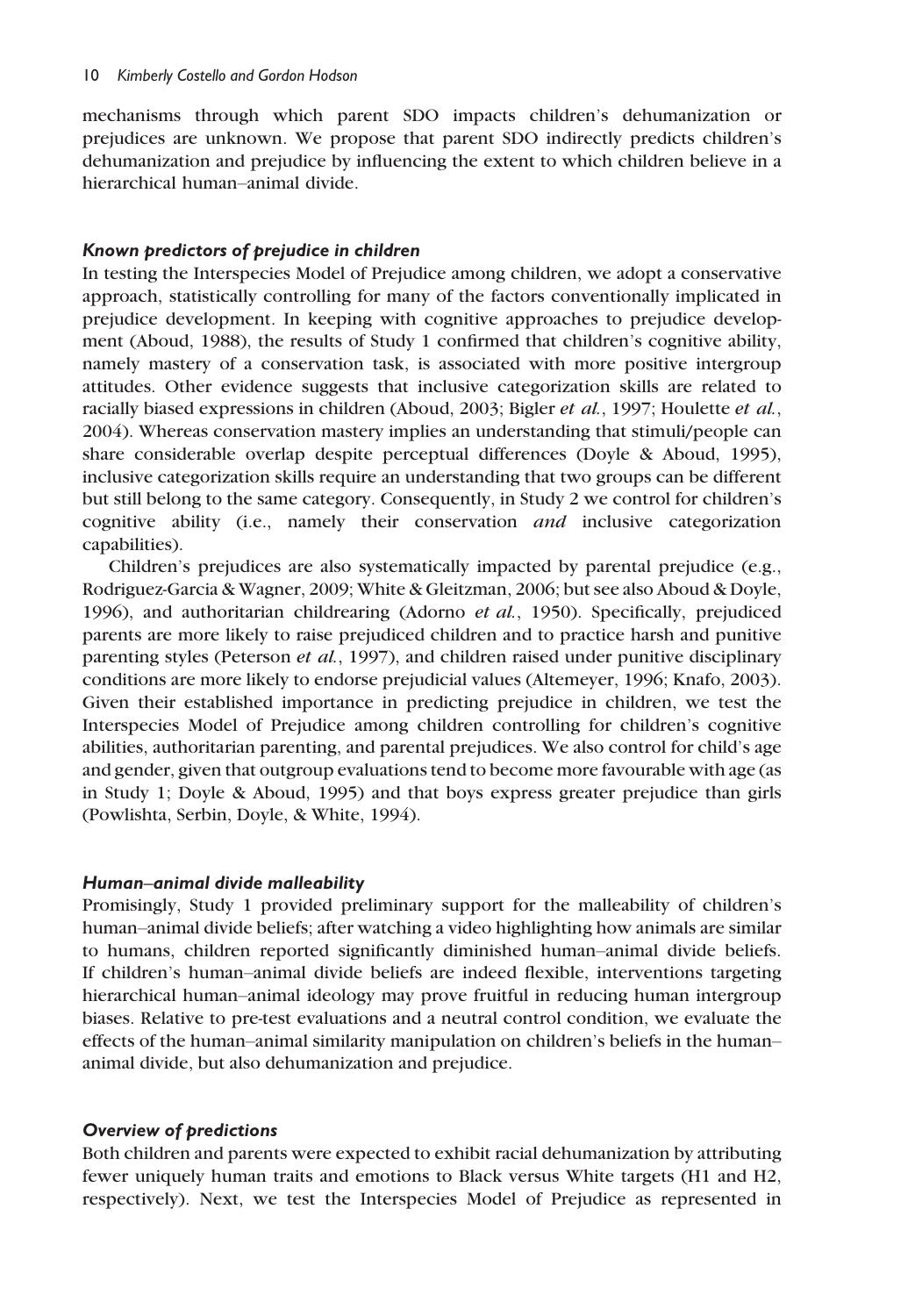Figure 1, in which children's hierarchical beliefs regarding humans and animals were expected to indirectly predict heightened racial prejudice through greater dehumanization (H3). Moreover, parent SDO was expected to impact children's dehumanization and prejudice indirectly by enhancing the extent to which children endorse hierarchical beliefs in the human–animal divide (H4). These relations were expected to remain significant even after controlling for previously established predictors of prejudice in children (i.e., parental prejudice, authoritarian parenting, cognitive ability, and child demographics; H5). In an ancillary analysis we test the Interspecies Model of Prejudice in our community sample of adult participants. Among parents, human–animal divide beliefs were expected to indirectly predict heightened prejudice via dehumanization (H6). Lastly, children exposed to a video highlighting human–animal similarity (vs. control condition) were expected to demonstrate attenuated human–animal divides (H7), dehumanization (H8), and outgroup prejudices (H9).

## Method

## Participants and procedure

White Canadian children (ages 6–10) and one of their parents were recruited to participate in this study via advertisements in local newspapers. Included were 29 girls and 24 boys ( $M_{\text{age}} = 7.66$  years,  $SD = 1.21$ ), 42 biological mothers, and 11 biological fathers ( $M_{\text{age}} = 35.28$ ,  $SD = 4.28$ ). For children, the data collection procedure matched Study 1 except where noted. Parents completed parent measures and demographics for self and child in a separate room. Parents received \$20 for participation.

## Child measures

Children completed dehumanization and prejudice measures as in Study 1.

## Human–animal divide

In addition to the human–animal divide measure in Study 1, children indicated how superior humans are to animals by placing a picture of 'humans' and 'animals' closer together or farther apart on a vertical 60 cm board. Greater distance (cm) between the human and animal pictures with humans placed higher than animals reflected greater human superiority to animals. Scores for both measures of the human–animal divide  $(r = .62, p < .001)$  were standardized and aggregated into a 'human-animal divide' index; higher values reflect greater beliefs that humans are distinct from and superior to animals.

## Cognitive ability

In addition to completing the basic water conservation task from Study 1, children completed two inclusive categorization tasks (Inhelder & Piaget, 1964). Mastery of these tasks required knowledge that 'dogs' and 'cows' belong to a superordinate category 'animals', and that 'cars' and 'trucks' belong to a superordinate category 'vehicles'  $(0 = incorrect; 1 = correct)$ . To simplify forthcoming path modelling, standardized scores for the conservation and inclusive categorization tasks ( $r = .56$ ,  $p < .001$ ) were aggregated into an overall 'cognitive ability' index, with higher values reflecting more cognitive sophistication.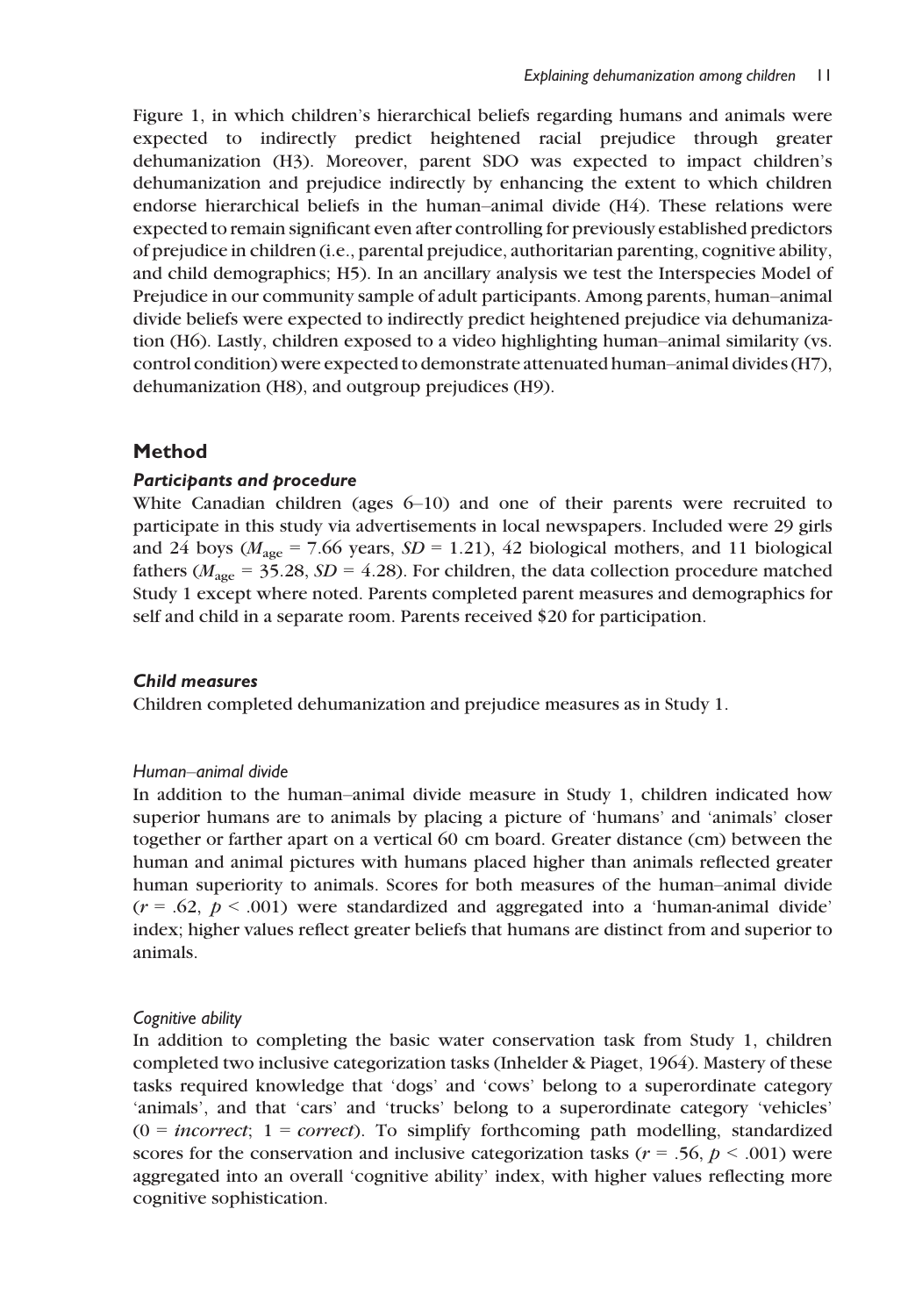## Parent measures

## Social dominance orientation

Parental SDO levels were assessed using the 16-item scale (Sidanius & Pratto, 1999). A sample item reads, 'Some groups of people are just more worthy than others'.  $(1 = strongly disagree to 7 = strongly agree).$ 

## Human–animal divide

Parent's human–animal divide was assessed via six items from Costello and Hodson  $(2010).<sup>2</sup>$  Items tapped beliefs that humans are distinct from and superior to animals. A sample item reads: 'Humans are so vastly different from other life forms that it is a mistake to classify humans as animals'.  $(1 = strongly disagree to 7 = strongly agree)$ . Higher scores reflect greater beliefs that humans are separate from and superior to non-human animals.

## Dehumanization

Following Leyens et al. (2001), parents indicated the extent to which Whites and Blacks experience 12 positive/negative uniquely human (e.g., hope, guilt) or non-uniquely human (e.g., happiness, sadness) emotions. Following Costello and Hodson (2010), parents also indicated the extent to which uniquely human (i.e., traits measuring openness and conscientiousness) and non-uniquely human (i.e., traits measuring agreeableness and neuroticism) traits apply to Whites and Blacks (see also Haslam, 2006). All items were rated on a 7-point scale (1 = does not apply to  $7 =$  strongly applies).

## Racial prejudice

Parents completed the widely used 7-item Modern Racism Scale (McConahay, Hardee, & Batts, 1981). A sample item reads: 'Black people are getting too demanding in their push for equal rights' (0 = *strongly disagree* to  $4 =$  *strongly agree*). Higher scores reflect greater prejudice towards Blacks.

## Authoritarian parenting style

Punitive parenting was assessed using four items from the authoritarian subscale (Robinson, Mandleco, Olsen, & Hart, 1995). A sample item reads 'I scold and criticize to make my child improve' (1 = strongly disagree to  $7 =$  strongly agree).

## Human–animal divide manipulation

After completing primary measures children were randomly assigned to an experimental  $(n = 26)$  or control  $(n = 27)$  condition. In the experimental condition, children viewed the film'Share theWorld' (see Study 1) to highlight the fundamental similarities among humans and animals. In the control condition, children viewed 'Recycling is Fun' (Perkin, 1991), an equally long film addressing the importance of recycling for the environment without any mention of animals. Afterwards, children again completed the human–animal divide measures as well as abbreviated versions of the dehumanization and prejudice measures.

 $2$  Some scale items were borrowed from Templer, Connelly, Bassman, and Hart (2006).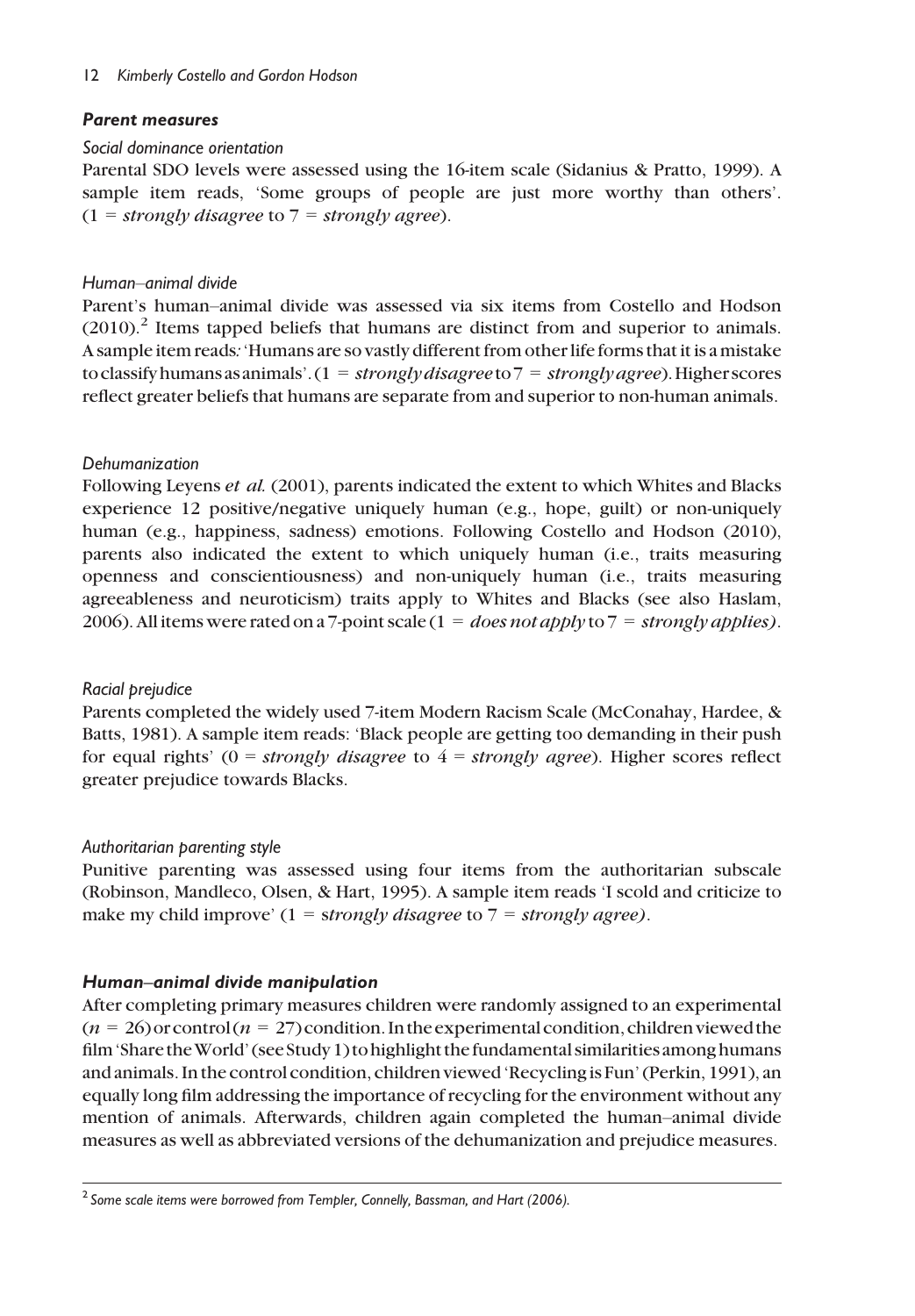#### Results and Discussion

#### Evidence of racial dehumanization

As in Study 1, separate analyses were conducted to uncover relative attributions of traits and emotions across groups (see Table 1). Among children, the trait-attribution analysis revealed a significant main effect for Group,  $F(1,52) = 6.74$ ,  $p = .012$ , such that more traits were attributed to Whites than Blacks. For the emotion-attribution analysis, significant main effects emerged for Group,  $F(1,52) = 6.55$ ,  $p = .013$ , Emotion Type,  $F(1,52) = 16.62, p < .001$ , and Valence,  $F(1,52) = 25.81, p < .001$ . Specifically, fewer emotions were attributed to Blacks versus Whites, and more negative (vs. positive) and non-uniquely (vs. uniquely) human emotions were attributed overall. Of greater theoretical importance, Group  $\times$  Trait (marginal) and Group  $\times$  Emotion (significant) interactions emerged. In support of H1, children attributed significantly more uniquely human traits and emotions to White than Black children. In contrast, no differential attribution of non-uniquely human traits or emotions across groups emerged, as expected. Moreover, the attribution of uniquely human emotions as a function of group category was not moderated by emotion valence,  $F(1,52) = 0.49$ ,  $p = .487$ . Corroborating Study 1 findings, we again found meaningful evidence of racial dehumanization among children. To simplify forthcoming model testing, a dehumanization composite variable was created for children by aggregating the total attributions of uniquely-human traits and emotions to Black children ( $r = .52$ ,  $p < .001$ ). After reverse scoring, higher scores reflect decreased attributions of uniquely human characteristics to Black children.

Similar dehumanization effects were observed among parents. The dehumanizationtraits analysis revealed a significant main effect for Traits,  $F(1,52) = 22.52$ ,  $p < .001$ , such that more uniquely human than non-uniquely human traits were attributed overall. The emotion-attribution analysis revealed significant main effects for Group,  $F(1,52) = 9.64$ ,  $p = .003$ , Emotion Type,  $F(1,52) = 12.38$ ,  $p < .001$ , and Emotion Valence,  $F(1,52) = 37.85$ ,  $p < .001$ . Specifically, fewer emotions were attributed to Blacks than Whites, as well as fewer uniquely human (vs. non-uniquely human) and fewer negative (vs. positive) emotions were attributed overall. More importantly, as indicated in Table 1, significant Group  $\times$  Trait and Group  $\times$  Emotion interactions were found, with parents attributing significantly fewer uniquely human traits and emotions to Blacks than Whites (supporting H2). As expected, parents did not differentially attribute non-uniquely human traits or emotions to the ingroup versus outgroup. Contrary to the dehumanization analyses for children, parent's attribution of non-uniquely human emotions was moderated by emotion valence,  $F(1,52) = 5.46$ ,  $p = .023$ . That is, fewer positive (but not negative) nonuniquely human emotions were attributed to Blacks than Whites ( $p = .035$ ). Nonetheless, parents characterized Blacks (vs. Whites) as experiencing fewer uniquely human characteristics. As with children, a dehumanization composite variable was created for parents by aggregating the total attribution of uniquely human traits and emotions to Blacks  $(r = .48, p < .001)$ , with higher values reflecting greater dehumanization.

#### Descriptive statistics and intercorrelations

As indicated in Table 3, associations among key variables were largely as predicted and consistent with the Study 1. Among children, beliefs in the human–animal divide, dehumanization, and prejudice were positively associated with each other and with parent SDO. Consistent with existing theories of prejudice development, authoritarian parenting and social-cognitive skills were systematically associated with children's racial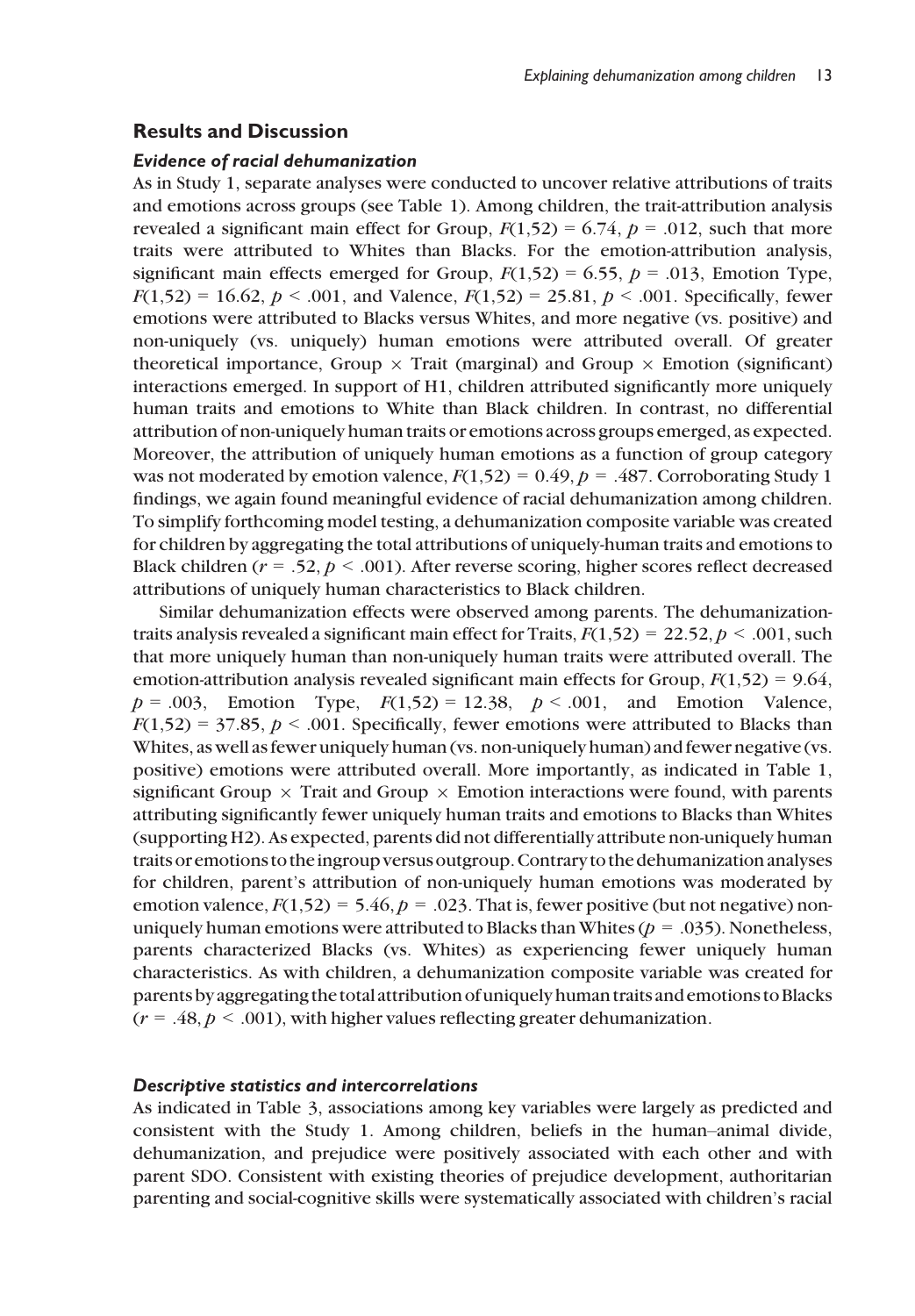| Table 3. Descriptive statistics and intercorrelations among key variables, Study 2 |               |                                     |    |                   |                   |                                                                  |                 |                                                 |                                                             |                                              |                                                                       |                                  |                            |
|------------------------------------------------------------------------------------|---------------|-------------------------------------|----|-------------------|-------------------|------------------------------------------------------------------|-----------------|-------------------------------------------------|-------------------------------------------------------------|----------------------------------------------|-----------------------------------------------------------------------|----------------------------------|----------------------------|
|                                                                                    |               | S                                   |    |                   |                   |                                                                  | 5               | ∾                                               |                                                             | ∞                                            | ᡡ                                                                     | $\subseteq$                      |                            |
| Child measures                                                                     |               |                                     |    |                   |                   |                                                                  |                 |                                                 |                                                             |                                              |                                                                       |                                  |                            |
| I. Human-Animal Divide                                                             | S.            |                                     | 77 |                   |                   |                                                                  |                 |                                                 |                                                             |                                              |                                                                       |                                  |                            |
| 2. Dehumanization                                                                  | So            | $rac{8}{6}$ $rac{8}{6}$ $rac{8}{6}$ |    | $.45***$<br>$.65$ | $48***$<br>53 *** | $\frac{2}{3}$<br>$\frac{2}{3}$<br>$\frac{2}{3}$<br>$\frac{2}{3}$ |                 | __<br>23<br>23<br>28                            | $\frac{51***}{22}$                                          | $\frac{34}{4}$ is $\frac{3}{12}$             |                                                                       | $-24 +$<br>$-72$<br>$-72$        | $-10$<br>$-36**$<br>$-27*$ |
| 3. Prejudice                                                                       | 21            |                                     |    |                   |                   |                                                                  | 28*<br>26 *     |                                                 |                                                             |                                              | $-28^*$<br>$-24^+$<br>$-45^{***}$                                     |                                  |                            |
| Parent Measures                                                                    |               |                                     |    |                   |                   |                                                                  |                 |                                                 |                                                             |                                              |                                                                       |                                  |                            |
| 4. SDO                                                                             | 2.24          |                                     |    |                   |                   | 06                                                               | $52***$<br>$91$ |                                                 |                                                             |                                              |                                                                       |                                  |                            |
| 5. Human-Animal Divide                                                             | 3.26          | $\frac{25}{30}$<br>$\frac{25}{30}$  |    |                   |                   |                                                                  |                 | $\frac{3}{4}$<br>$\frac{4}{3}$<br>$\frac{8}{6}$ | $5 *$<br>$4 *$<br>$4 *$<br>$5 *$<br>$6 *$<br>$7 *$<br>$8 *$ | $5*$<br>$5*$<br>$7*$<br>$9*$<br>$5*$<br>$5*$ | $\frac{1}{2}$ $\frac{1}{2}$ $\frac{1}{2}$ $\frac{1}{4}$ $\frac{1}{2}$ |                                  |                            |
| 6. Dehumanization                                                                  | S.            |                                     |    |                   |                   |                                                                  |                 |                                                 |                                                             |                                              |                                                                       |                                  |                            |
| 7. Prejudice                                                                       | $\tilde{z}$   |                                     |    |                   |                   |                                                                  |                 |                                                 |                                                             |                                              |                                                                       | $-17$<br>$-22$<br>$-28$<br>$-23$ | $-300$<br>$-300$<br>$-100$ |
| <b>Control Measures</b>                                                            |               |                                     |    |                   |                   |                                                                  |                 |                                                 |                                                             |                                              |                                                                       |                                  |                            |
| 8. Authoritarian Parenting                                                         | $\frac{1}{2}$ |                                     |    |                   |                   |                                                                  |                 |                                                 |                                                             | 75                                           | $-96$                                                                 | $-44**$                          |                            |
| 9. Cognitive Ability                                                               | 8             | <u>្លួ 8 ក្ន</u>                    |    |                   |                   |                                                                  |                 |                                                 |                                                             |                                              |                                                                       |                                  | $rac{36}{1}$ $rac{36}{1}$  |
| 10. Child Age                                                                      | 7.66          |                                     |    |                   |                   |                                                                  |                 |                                                 |                                                             |                                              |                                                                       |                                  |                            |
| II. Child Gender                                                                   |               |                                     |    |                   |                   |                                                                  |                 |                                                 |                                                             |                                              |                                                                       |                                  |                            |

Note. SDO = social dominance orientation. Dehumanization = attribution of uniquely human traits and emotions to Black children.<br>Sex (0 = boys, 1 = girls). Values in diagonal represent alpha coefficients.<br><sup>+</sup>p < .08; \*p < Note. SDO = social dominance orientation. Dehumanization = attribution of uniquely human traits and emotions to Black children.

Sex ( $0 = boys$ ,  $1 = girls$ ). Values in diagonal represent alpha coefficients.  $^+p < .08;$  \* $p < .05;$  \*\* $p < .01;$  \*\*\* $p \le .001$ .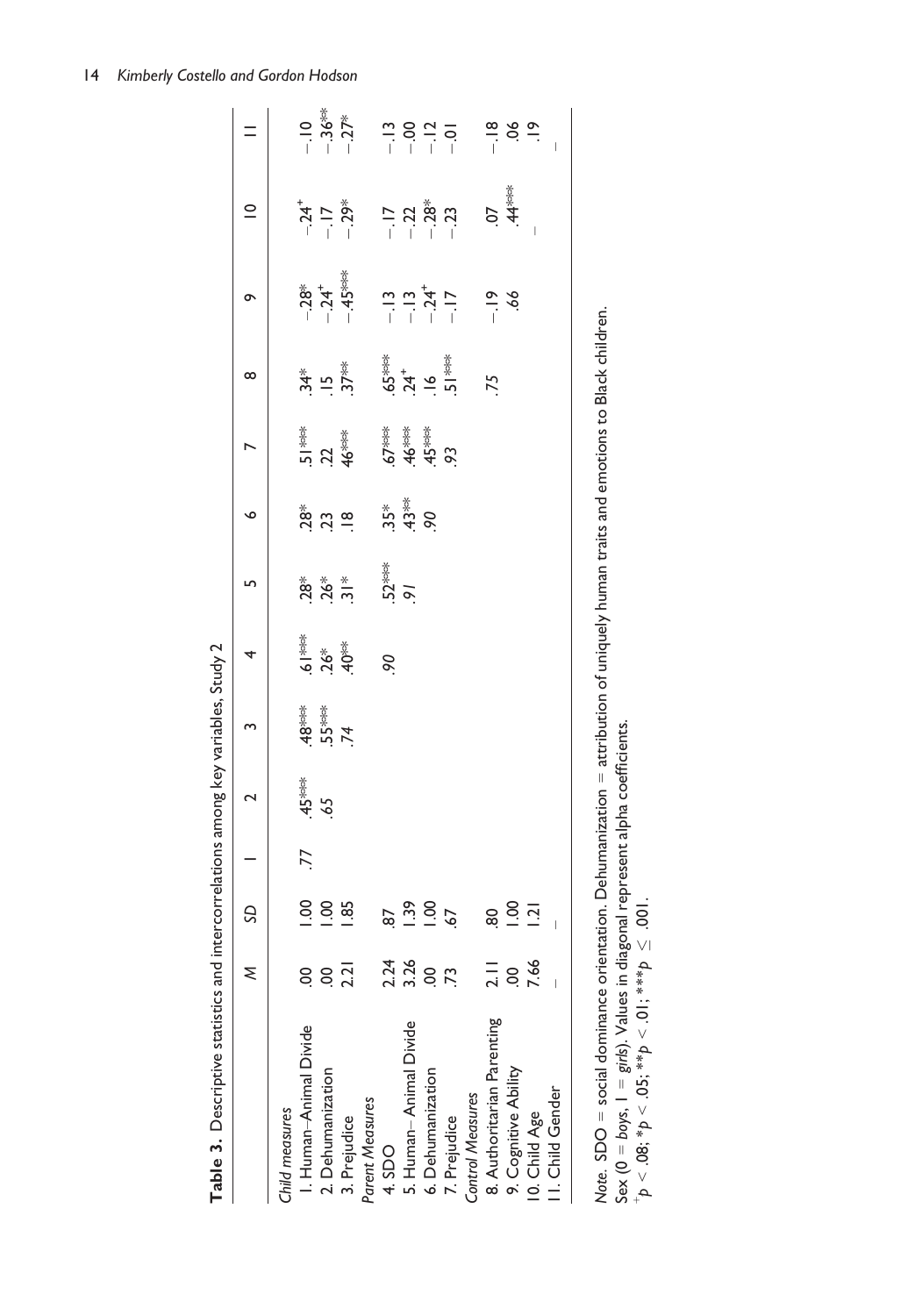prejudice. That is, children who were reared under punitive conditions and who failed to master basic cognitive tasks demonstrated more prejudiced attitudes and greater human– animal divide beliefs. Furthermore, boys and younger children demonstrated greater inclinations towards both prejudice and dehumanization. Among parents, human–animal divide was positively associated with dehumanization, racial prejudice, and SDO, as expected. Finally, significant positive intergenerational (parent–child) associations were observed for measures of prejudice, dehumanization (marginal), and human–animal divide beliefs.

## Test of the interspecies model of prejudice in children

On the basis of our Interspecies Model of Prejudice, we expected children's human– animal divide beliefs to predict outgroup prejudice through heightened dehumanization, with parent SDO positively predicting their child's human–animal divide (see Figure 1). These predicted relations were expected to emerge even after controlling for other child prejudice predictors (i.e., parent prejudice, authoritarian parenting, children's cognitive ability, and child demographics). The proposed model, with statistical controls on all variables, was tested with AMOS 18 software using bootstrapping methods ( $n = 2,000$ ) with maximum likelihood procedures to estimate the significance of indirect effects. Initially, all possible paths among variables were tested, resulting in a fully saturated model ( $df = 0$ ) (Taylor, MacKinnon, & Tein, 2008). A summary of direct, indirect, and total effects is provided in Table 4. In the interest of maximizing model parsimony, non-significant paths were then dropped (see Kline, 2005), allowing subsequent tests of model fit with statistical controls retained. Recommended model fit criteria include non-significant  $x^2$  values,  $x^2/df$  values <2,

| Predictor           |                                          |                                          |                    |               |                                 |           |        |                            |        |  |
|---------------------|------------------------------------------|------------------------------------------|--------------------|---------------|---------------------------------|-----------|--------|----------------------------|--------|--|
| Criterions          |                                          | Social dominance<br>Orientation (Parent) |                    |               | Human-animal divide<br>(Child)  |           |        | Dehumanization (Child)     |        |  |
| Child Model         | Direct                                   | Indirect                                 | Total              | Direct        | Indirect                        | Total     | Direct | Indirect                   | Total  |  |
| Human-Animal Divide | .59**                                    |                                          | .59**              |               |                                 |           |        |                            |        |  |
| Dehumanization      | .02                                      | $.23*$                                   | .23                | $.39*$        |                                 | $.39*$    |        |                            |        |  |
| Prejudice           | .03                                      | $.13*$                                   | 16.                | .09           | $.13*$                          | .22       | $.35*$ |                            | $.35*$ |  |
|                     | Social dominance<br>orientation (Parent) |                                          |                    |               | Human-animal divide<br>(Parent) |           |        | Dehumanization<br>(Parent) |        |  |
| Parent Model        | Direct                                   | Indirect                                 | Total              | <b>Direct</b> | Indirect                        | Total     | Direct | Indirect                   | Total  |  |
| Human-Animal Divide | .52 <sup>∗</sup> *                       |                                          | .52 <sup>*</sup> * |               |                                 |           |        |                            |        |  |
| Dehumanization      | .17                                      | $.18*$                                   | $.35*$             | $.35^{+}$     |                                 | $.35^{+}$ |        |                            |        |  |
| Prejudice           | .54**                                    | $.12*$                                   | $.67**$            | .08           | $.08*$                          | 6 .       | .23*   |                            | $.23*$ |  |

Table 4. Standardized direct, indirect, and total effect decomposition for the interspecies model of prejudice among children and parents (Study 2)

Note. Standardized coefficients based on bootstrapping analyses from fully saturated models. Child model (Figure 2) statistically controls for effects of parent prejudice, authoritarian parenting, children's social-cognitive skills, and child gender/age on all path variables.

 $p^+p < .07; \, p < .05; \, \text{**}p < .01.$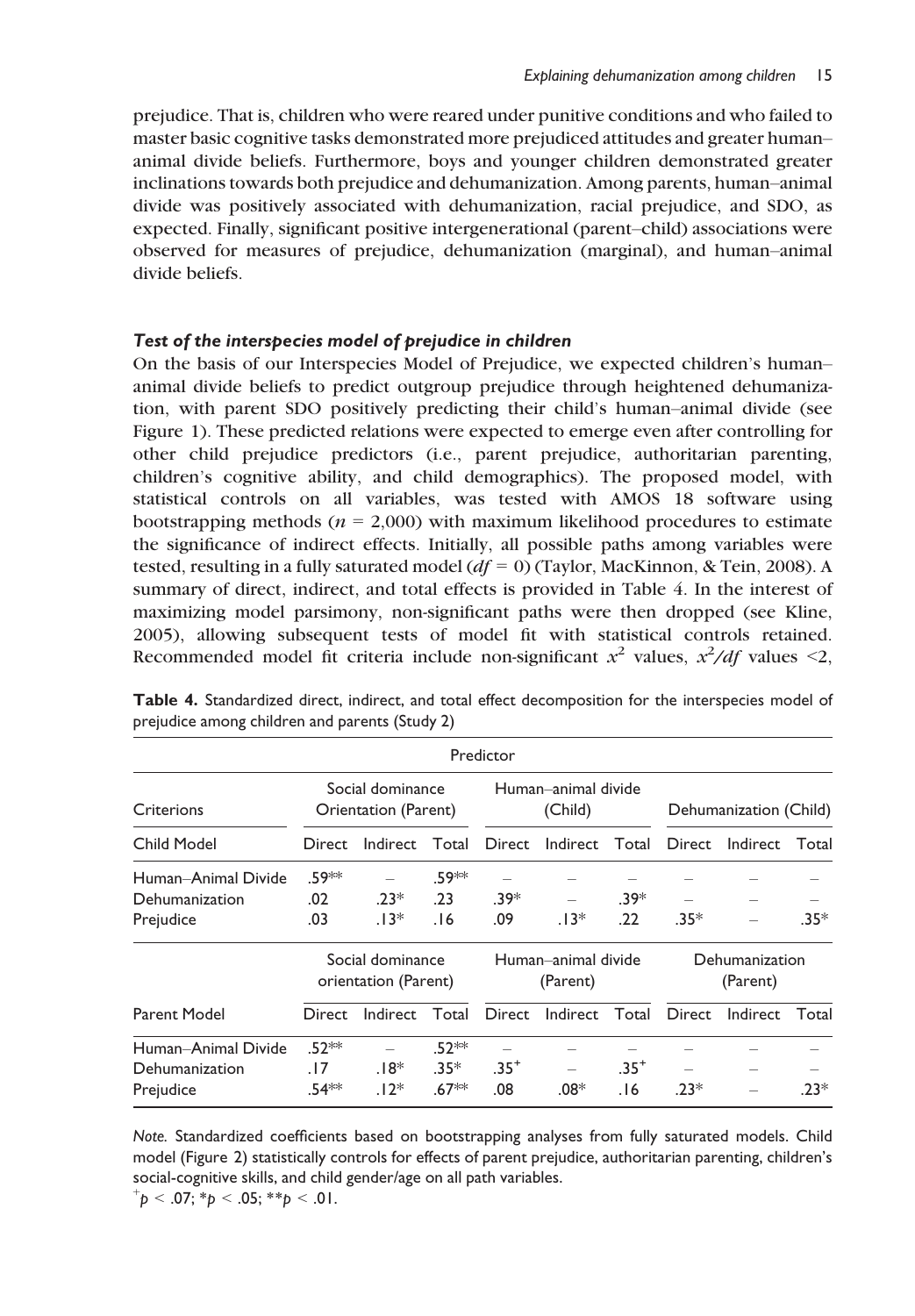#### **Interspecies model of prejudice**



Figure 2. Interspecies model of prejudice (grey) tested among children, including parent SDO as an exogenous variable (Study 2). Model statistically controlled for the effect of parent prejudice, parenting style, children's cognitive ability, and child demographics (sex, age) on all variables. Standardized path coefficients derived after non-significant paths dropped from fully saturated model.  $**p < .01$ ; \*\*\* $b < .001$ .

comparative fit index (CFI) values  $\geq$  0.95, root mean square error of approximation (RMSEA) values <.06, and standard root mean squared residual (SRMR) values <.08 (Hu & Bentler, 1999; Kline, 2005).

Consistent with H3, the relation between children's human–animal divide beliefs and children's prejudice was entirely indirect via greater dehumanization (see Figure 2). That is, children's heightened beliefs in animal–human divide predicted greater dehumanization, which subsequently led to heightened prejudice, supporting the Interspecies Model of Prejudice. In contrast, the direct effect of children's human– animal divide on prejudice was non-significant in the model, despite significant bivariate correlations ( $r = .48$ ,  $p < .001$ ). In other words, dehumanization explained the link between children's human–animal divide beliefs and racial prejudice. In support of H4, parent SDO exerted a significant direct effect on children's human–animal divide, such that children of parents higher in SDO exhibited greater beliefs in the human–animal divide. In contrast, the direct effect of parent SDO on both child dehumanization and prejudice was non-significant (see Table 4). In fact, the association between parent SDO and child prejudice was entirely indirect, operating through the theoretical processes underlying the Interspecies Model of Prejudice. To summarize, parental SDO (involving general preferences for social dominance) positively predicted children's hierarchical beliefs regarding humans and animals; children's human–animal divide beliefs in turn predicted greater racial prejudices, a relation explained by greater outgroup dehumanization. Critically, these predicted effects remained significant even after controlling for known predictors of child prejudice (i.e., parent prejudice, authoritarian parenting, and social-cognitive skills) and relevant child demographics (i.e., age and sex), supporting H5. The final model illustrated in Figure 2, statistical controls retained, demonstrated good fit to the data:  $x^2(3) = 0.43$ ,  $p = .933$ ,  $x^2/df = 0.14$ , CFI = 1.00, RMSEA = .00,  $SRMR = .070^{3}$ 

Some noteworthy effects involving the statistical control variables also warrant discussion. In keeping with the cognitive approaches to children's prejudice (Aboud, 1988), children's cognitive ability exerted a unique direct effect on prejudice ( $b = -.28$ ,

<sup>&</sup>lt;sup>3</sup> An alternative model testing whether human–animal divide mediates the relation between dehumanization and prejudice, did not indicate mediation and resulted in poorer model fit  $(x^2[6] = 10.87, p = .039, x^2/df = 1.84, CF = 0.928,$  $RMSEA = .1251$ . We thank an anonymous reviewer for suggesting this analysis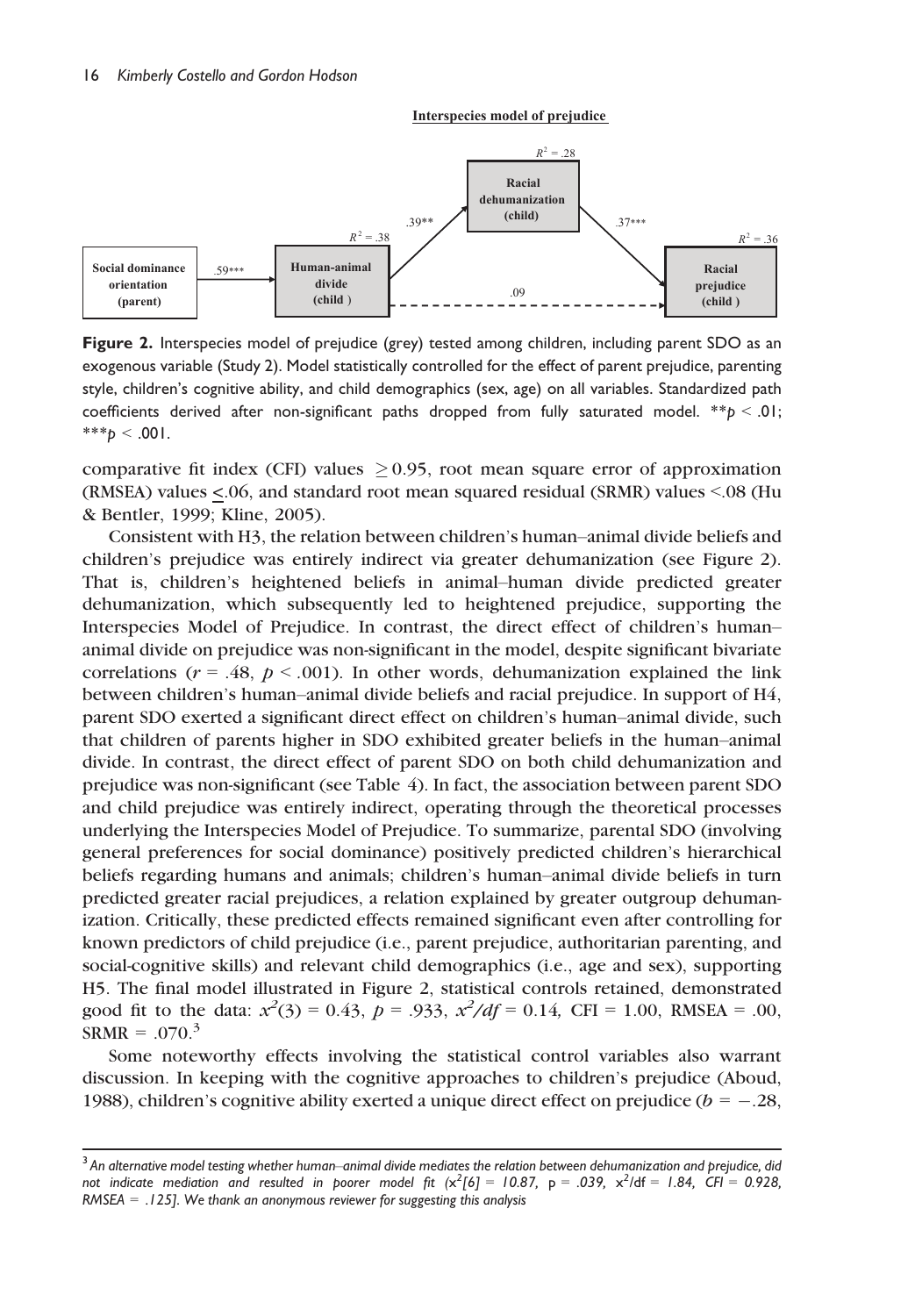$p = .021$ , and also on human–animal divide beliefs ( $b = -.23$ ,  $p = .05$ ). Furthermore, a significant positive path between parent–child prejudices emerged, supporting socialenvironmental explanations to child prejudice (e.g., Rodriguez-Garcia & Wagner, 2009). Impressively, support for the Interspecies Model held beyond these established effects.

#### Tests of the interspecies model of prejudice among parents

Given the importance of replication for the development and validation of theoretical models, a supplementary test of the Interspecies Model of Prejudice was conducted among our community sample of parents. A fully saturated model was tested to estimate total, direct, and indirect effects (see Table 4 for summary); non-significant paths were then dropped allowing for tests of model fit. As found with children, parent's human– animal divide beliefs exerted a significant indirect effect on prejudice via greater dehumanization. That is, heightened beliefs in the human–animal divide predicted greater dehumanization, which subsequently led to greater prejudice, supporting H6. In contrast, the direct effect of parent's human–animal divide on prejudice was non-significant despite significant bivariate associations among these variables ( $r = .46$ ,  $p < .001$ ). As indicated in Table 4, parent SDO predicted a significant direct effect on human–animal divide and prejudice, and significant indirect effects on both dehumanization and prejudice. Overall in support of H7, adults characterized by higher SDO exhibited greater human–animal divide beliefs, which predicted heightened dehumanization and subsequently greater prejudice. The final model (see Figure 3) demonstrated good fit to the data:  $x^2(2) = 1.78$ ,  $p = .411, x^2/df = 0.89$ , CFI = 1.00, RMSEA = .00, SRMR = .046.

## Human–animal divide malleability in children

No pre-manipulation differences emerged between experimental and control children on any of the key constructs ( $ps > .898$ ). Regarding post-manipulation differences, children exposed to the experimental prime highlighting animals' similarity to humans reported narrower human–animal divide beliefs  $(M = -0.32, SD = 0.73)$ ,  $F(1,51) = 7.85$ ,  $p = 0.007$ , than control participants ( $M = 0.31$ ,  $SD = 0.89$ ), representing a large effect size  $(d = .77)$  and supporting H7. Contrary to expectations, comparable post-manipulation analyses revealed no significant differences between experimental and control



Figure 3. Interspecies model of prejudice (grey) with SDO, tested among parent participants (Study 2). Standardized path coefficients derived from analyses after non-significant paths were dropped from fully saturated model.  $*_{b} < .01$ ;  $*_{b} < .001$ .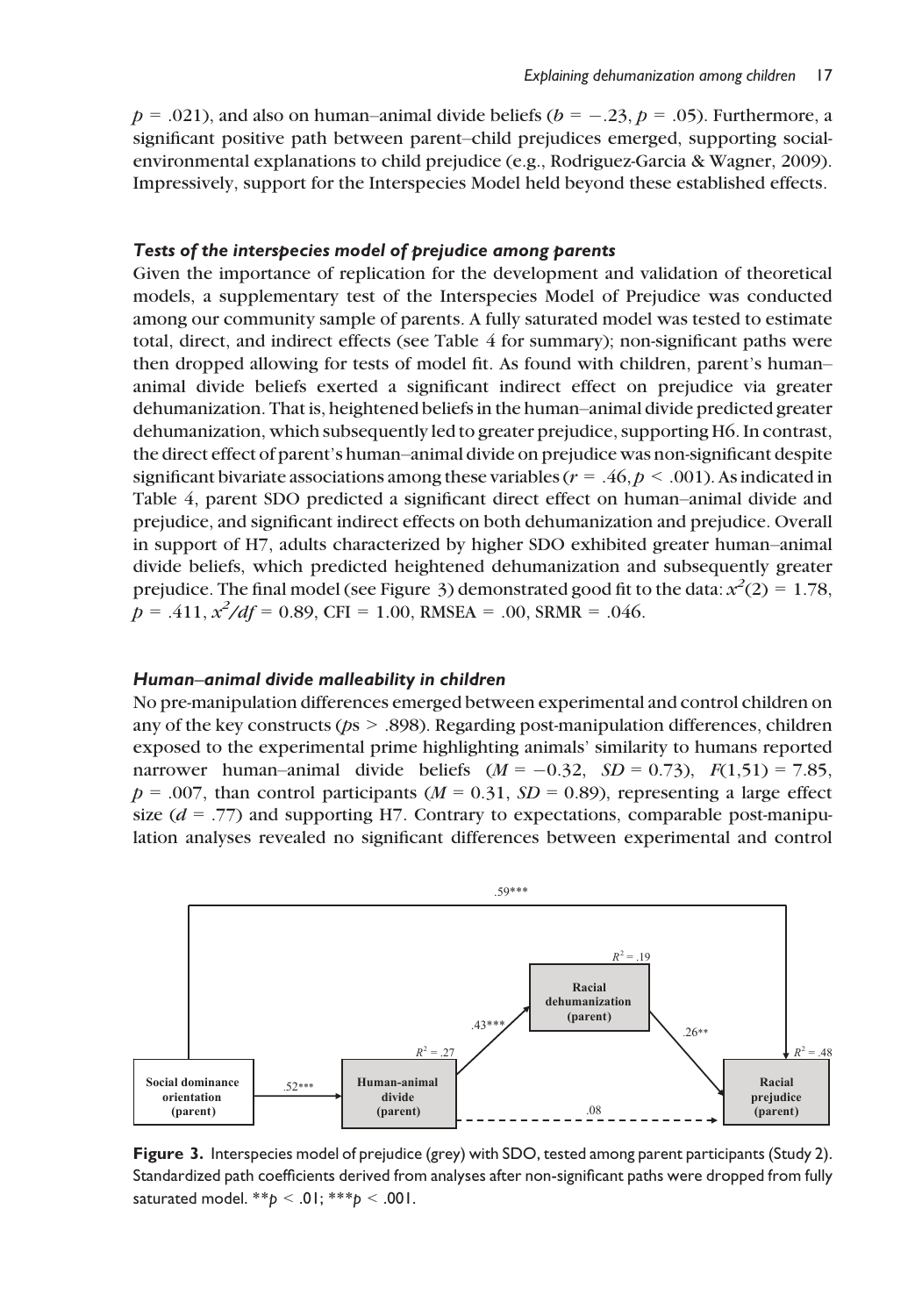participants on dehumanization or racial prejudice measures ( $ps > .146$ ). Overall, therefore, children's human–animal divide beliefs were amenable to intervention through video stimuli highlighting human–animal similarities, but any knock-on effects for dehumanization or prejudice attitudes were not statistically significant.

## GENERAL DISCUSSION

Despite the growing theoretical recognition that dehumanization is a critical predictor of prejudice in adults (e.g., Costello & Hodson, 2010, 2012; Goff et al., 2008; Hodson & Costello, 2007), surprisingly little is understood about the role of dehumanization in children's intergroup biases. The present investigation offers important contributions to the prejudice literature and insight into probable interventions. First, we report unequivocal evidence of racial dehumanization in children. Across both studies, White children aged 6–10 dehumanized Black children by attributing them fewer characteristics considered 'uniquely human'. In contrast, non-uniquely human characteristics were not differentially attributed across target groups. These child dehumanization patterns mirror those previously established in adults (e.g., Costello & Hodson, 2010; Hodson & Costello,  $2007$ ; Leyens *et al.*,  $2000$ ), providing the first known evidence that children endorse dehumanizing representations of racial outgroups. Not only did we find evidence of racial dehumanization among children, we found these effects to be moderate to large in size (see Table 1). Importantly, our analyses confirmed assumptions that attribute measures of dehumanization (attribution of uniquely human characteristics) are associated with more explicit animalistic-outgroup associations, a relation previously found among adults (Loughnan & Haslam, 2007; Loughnan et al., 2009) but untested in children. This provides considerable validation for the use of these attribute-based dehumanization measures among children.

In support of the Interspecies Model of Prejudice, the effect of children's human– animal divide on racial prejudice was fully mediated through dehumanizing representations (specifically, seeing Blacks as lower in uniquely human characteristics). Thus, dehumanization explains the link between children's perceptions of human superiority over animals and anti-Black evaluations. A separate ancillary test of the Interspecies Model of Prejudice revealed identical patterns among parents. Consequently, the role of human– animal divide as a meaningful predictor of dehumanization with subsidiary effects on prejudice has been evidenced among university students (Costello & Hodson, 2010), and now in children and adult-aged samples.

Collecting data from parents allowed us to examine the relation between parent social dominance and children's expressions of prejudice. Recall that those higher in SDO naturally endorse beliefs in the human–animal divide (Costello & Hodson, 2010). In the present investigation, children of high-SDO parents also perceived greater human–animal divides relative to those with low-SDO parents. Interestingly, the effect of parent SDO on child prejudice was entirely *indirect*, operating through the theoretical paths specified by the Interspecies Model of Prejudice. In other words, increased levels of parental SDO indirectly impacted children's dehumanization (and subsequent prejudices) through children's heightened beliefs in a hierarchical human–animal divide. Of course, there may also be a genetic component to this story as recent research suggests that ideological beliefs, including preference for inequality, may be genetically inherited (Kandler, Bleidorn, & Riemann, 2012). Future research can clarify whether parental ideology impacts child prejudice through the psychological or genetic transmission of group dominance norms.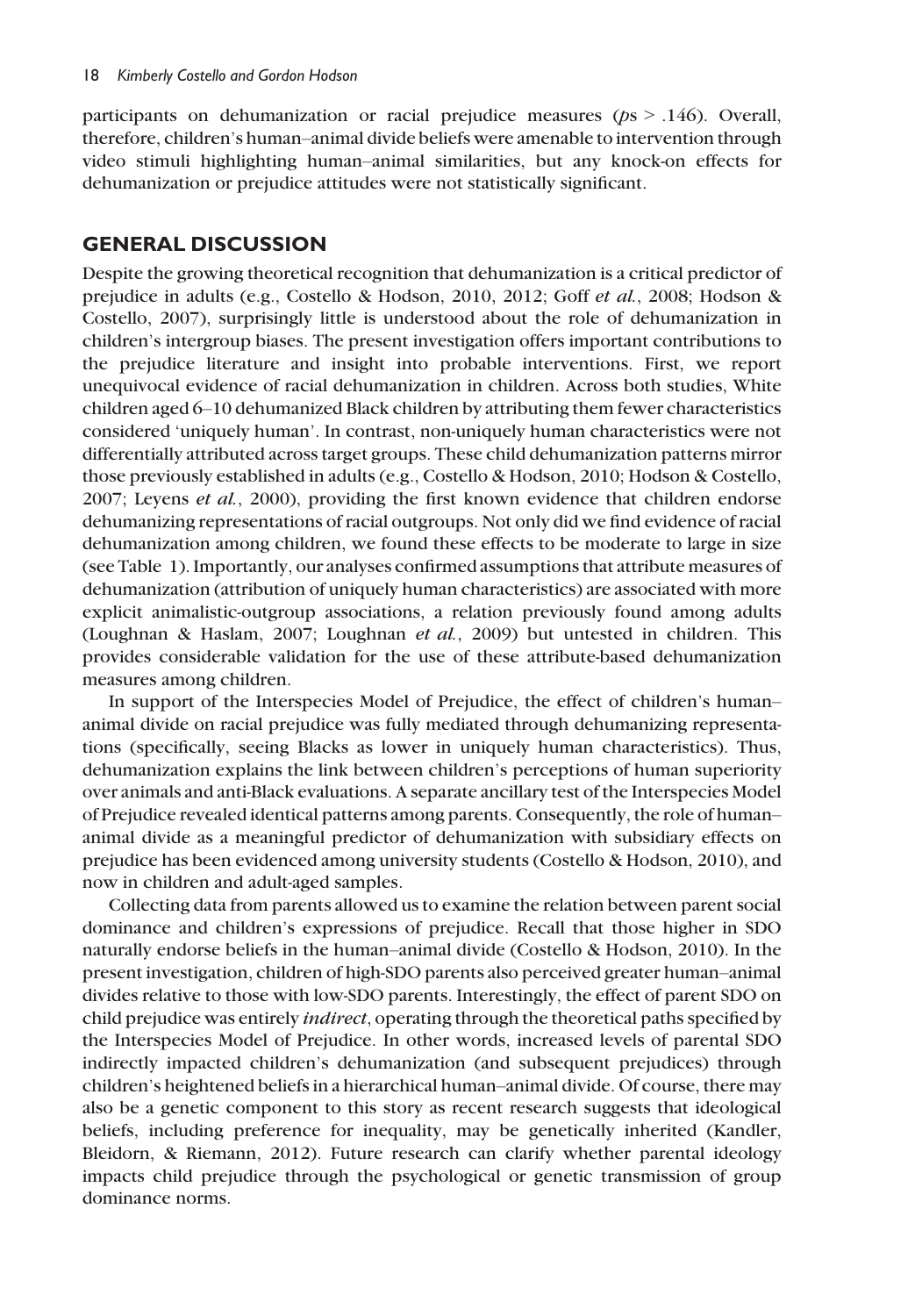Encouragingly, the present investigation suggests that children's human–animal divide beliefs are also malleable. Specifically, children reported narrower beliefs in the human–animal divide after viewing a video that induced human–animal similarities relative to a control condition. However, contrary to research with adults (see Costello & Hodson, 2010; Study 2), accentuating human–animal similarities did not significantly influence children's outgroup dehumanization or prejudices relative to the control group. Consequently, the causal relations implied by the Interspecies Model of Prejudice should be cautiously interpreted in this context. For children, stronger manipulations may be necessary given the non-obvious nature of the link between the human–animal divide and human intergroup relations (see Costello & Hodson, 2012). Indeed, prejudice interventions for younger children are optimally effective when they are concrete and realistic (Aboud & Spears Brown, in press). This suggests that children may optimally benefit from learning of human–animal similarities via direct interspecies contact, or when links between human and animal prejudices are made more explicit. Future research can explore the causal assumptions underlying the Interspecies Model of Prejudice by examining the viability of other human–animal divide manipulations as well as the longitudinal outcomes of such interventions.

Research by Costello and Hodson (2010, Study 2) also suggests that the benefit of manipulating human–animal similarity to improve intergroup relations depends on the framing of interspecies similarity. Specifically, the researchers manipulated the framing of the human–animal contrast, by accentuating that animals are similar to humans or that humans are similar to animals (see also Bastian et al., 2012). Making salient that animals are similar to humans, but not that humans are similar to animals, successfully increased moral concern for human outgroups (Bastian *et al.*, 2012), and significantly reduced dehumanization and prejudice (Costello & Hodson, 2010, Study 2). In other words, it is not sufficient to merely stress similarities between humans and animals; the framing of the human–animal contrast is critical, such that the similarity of animals to humans needs to be emphasized. Future research can determine whether the directional framing of interspecies similarity differentially impacts children's intergroup biases, a factor which may account for the non-significant post-manipulation findings in Study 2.

#### Conclusion

The present investigation provides the first direct evidence of racial dehumanization in children. Across two studies, White children expressing greater human–animal divide perceptions were more prejudiced towards Black children, with outgroup dehumanization mediating this relation. Moreover, parent ideological preferences for social dominance indirectly predicted children's prejudice through the route specified by the Interspecies Model of Prejudice. Although human–animal divide perceptions contribute to negative intergroup biases in children, our results highlight the promising implications of targeting the human–animal divide as a possible prejudice intervention.

#### Acknowledgement

Supported by a Social Sciences and Humanities Research Council of Canada grant awarded to second author (410-2007-2133).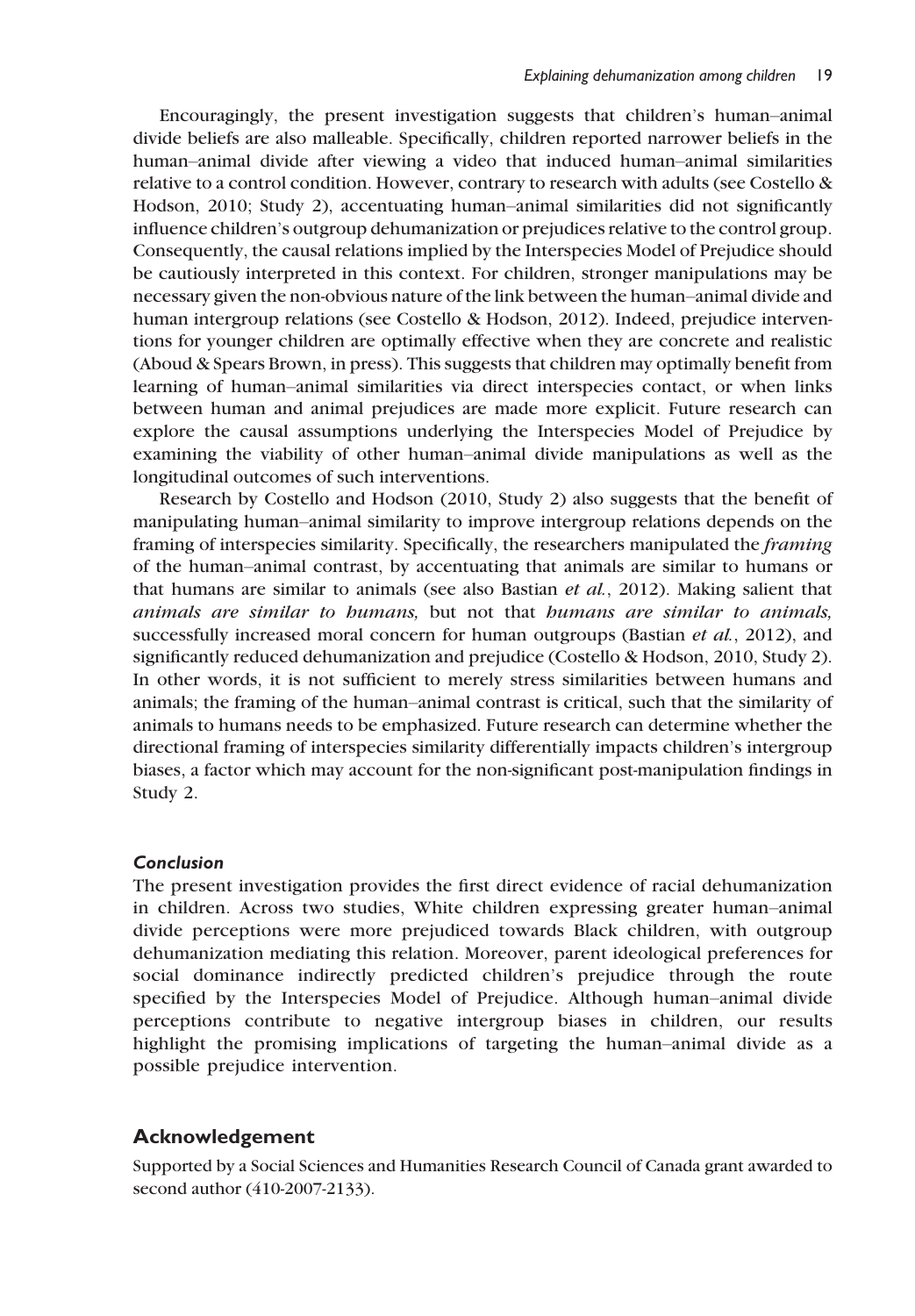#### **References**

Aboud, F. E. (1988). Children and prejudice. New York: Blackwell.

- Aboud, F. E. (2003). The formation of in-group favoritism and out-group prejudice in young children: Are they distinct attitudes? Developmental Psychology, 39, 48–60. doi:10.1037//0012- 1649.39.1.48
- Aboud, F. E., & Doyle, A. B. (1996). Does talk of race foster prejudice or tolerance in children? Canadian Journal of Behavioural Science, 28, 161–170. doi:10.1037/0008-400X.28.3.161
- Aboud, F. E., & Mitchell, F. G. (1977). Ethnic role taking: The effects of preference and selfidentification. International Journal of Psychology, 12, 1–17. doi:10.1080/00207597708247370
- Aboud, F. E., & Spears Brown, C. (in press). Positive and negative intergroup contact among children and its effect on attitudes. In G. Hodson & M. Hewstone (Eds.), Advances in intergroup contact (pp. 176–199). London: Psychology Press.
- Adorno, T. W., Frenkel-Brunswik, E., Levinson, D. J., & Sanford, R. N. (1950). The authoritarian personality. New York: Harper and Row.
- Allport, G. (1954). The nature of prejudice. MA: Addison-Wesley.
- Altemeyer, B. (1996). The authoritarian specter. Cambridge, MA: Harvard University Press.
- Bandura, A. (1999). Moral disengagement and the perpetration of inhumanities. Personality and Social Psychology Review, 3, 193–209. doi:10.1037//0022-3514.76.2.258
- Bar-Tal, D. (1989). Delegitimization: The extreme case of stereotyping. In D. Bar-Tal, C. F. Grauman, A. Kruglanski & W. Stroebe (Eds.), Stereotyping and prejudice: Changing conceptions (pp. 169–182). New York: Springer.
- Bastian, B., Costello, K., Loughnan, S., & Hodson, G. (2012). When closing the human-animal divide expands moral concern: The importance of framing. Social Psychological and Personality Science, 3, 421–429. doi:10.1177/1948550611425106
- Bigler, R. S., Jones, L. C., & Loblinger, D. B. (1997). Social categorization and the formation of intergroup attitudes in children. Child Development, 68, 530–543. doi:10.1111/j.1467- 8624.1997.tb01956.x
- Bigler, R. S., & Liben, L. S. (1992). Cognitive mechanisms in children's gender stereotyping: Theoretical and educational implications of a cognitive-based intervention. Child Development, 63, 1351–1363. doi:10.2307/1131561
- Bigler, R. S., & Liben, L. S. (2007). Developmental intergroup theory. Current Directions in Psychological Science, 16, 162–166. doi:10.1111/j.1467-8721.2007.00496.x
- Brown, R., Eller, A., Leeds, S., & Stace, K. (2007). Intergroup contact and intergroup attitudes: A longitudinal study. European Journal of Social Psychology, 37, 692–703. doi:10.1002/ejsp. 384
- Cameron, J. A., Alvarez, J. M., Ruble, D. N., & Fuligni, S. J. (2001). Children's lay theories about ingroups and outgroups: Reconceptualizing research on prejudice. Personality and Social Psychology Review, 5, 118–128. doi:10.1207/S15327957PSPR0502\_3
- Costello, K., & Hodson, G. (2010). Exploring the roots of dehumanization: The role of animal-human similarity in promoting immigrant humanization. Group Processes and Intergroup Relations, 13, 3–22. doi:10.1177/1368430209347725
- Costello, K., & Hodson, G. (2011). Social dominance-based threat reactions to immigrants in need of assistance. European Journal of Social Psychology, 41, 220–231. doi:10.1002/ejsp.769
- Costello, K., & Hodson, G. (2012). The interspecies model of prejudice: Lay perceptions on the causes of dehumanization and prejudice. Manuscript submitted for publication.
- Deary, I. J., Batty, G. D., & Gale, C. R. (2008). Bright children become enlightened adults. Psychological Science, 19, 1–6. doi:10.1111/j.1467-9280.2008.02036.x
- Demoulin, S., Rodríguez-Torres, R., Rodríguez-Pérez, A., Vaes, J., Paladino, M. P., Gaunt, R., ... Leyens, J.P. (2004). Emotional prejudice can lead to infrahumanization. European Review of Social Psychology, 15, 259–296. doi:10.1080/10463280440000044
- Dhont, K., & Van Hiel, A. (2012). Intergroup contact buffers against the intergenerational transmission of authoritarianism and racial prejudice. Journal of Research in Personality, 46, 231–234. doi:10.1016/j.jrp. 2011.12.008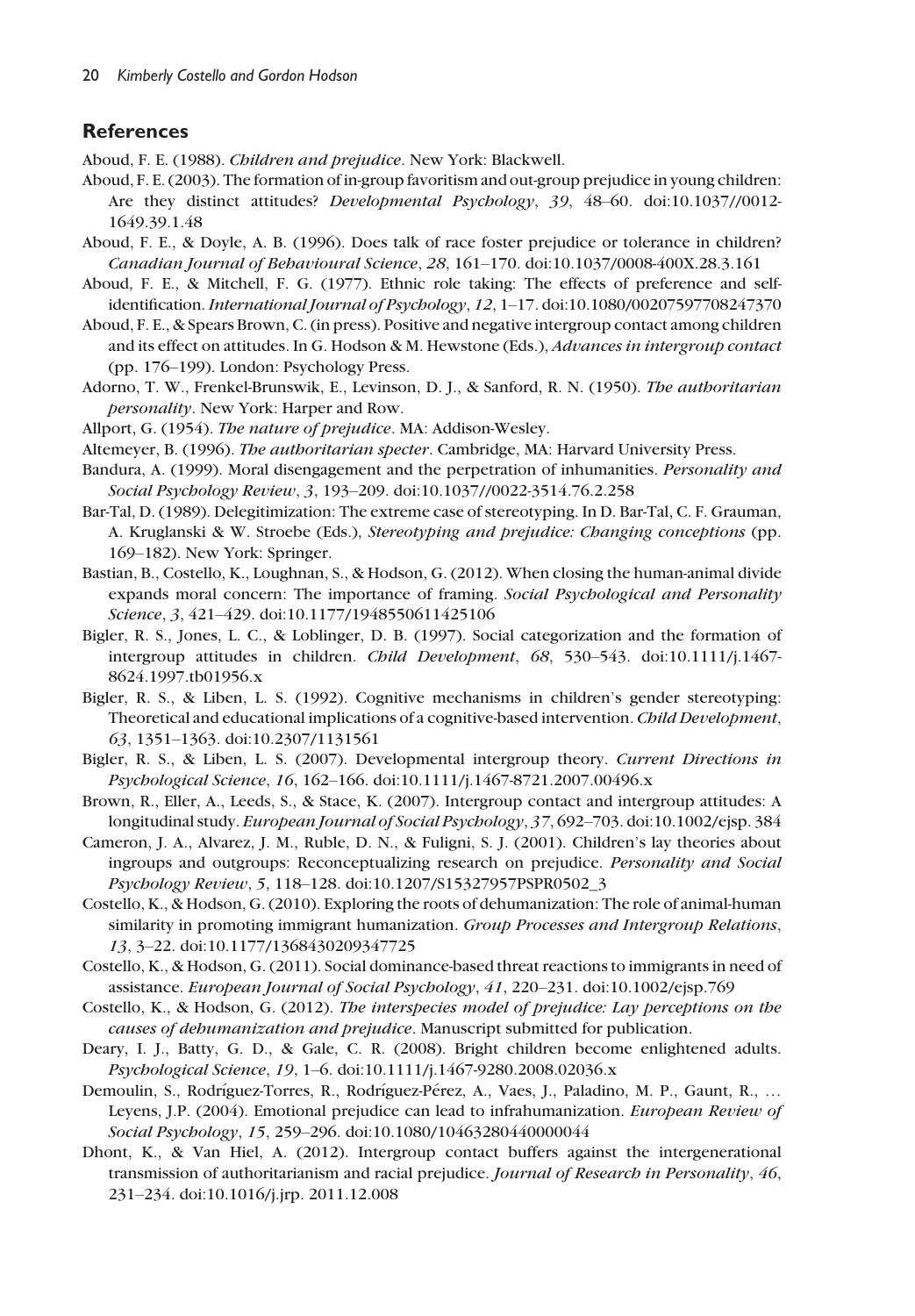- Doyle, A., & Aboud, F. E. (1995). A longitudinal study of White children's racial prejudice as a socialcognitive development. Merrill-Palmer Quarterly, 41, 209–228.
- Duckitt, J. (2006). Differential effects of right wing authoritarianism and social dominance orientation on outgroup attitudes and their mediation by threat from and competitiveness to outgroups. Personality and Social Psychology Bulletin, 32, 684–696. doi:10.1177/ 0146167205284282
- Duriez, B., & Soenens, B. (2009). The intergenerational transmission of racism: The role of right-wing authoritarianism and social dominance orientation. Journal of Research in Personality, 43, 906–909. doi:10.1016/j.jrp. 2009.05.014
- Ellis, B., (Producer), Pakay, S., & Carolon, D. (Directors). (2010). Share the world [DVD]. Retrieved from http://www.sharetheworld.com/video.html
- Feddes, A. R., Noack, P., & Rutland, A. (2009). Direct and extended friendship effects on minority and majority children's intergroup attitudes: A longitudinal study. Child Development, 80, 377– 390. doi:10.1111/j.1467-8624.2009.01266.x
- Goff, P. A., Eberhardt, J. L., Williams, M. J., & Jackson, M. C. (2008). Not yet human: Implicit knowledge, historical dehumanization, and contemporary consequences. Journal of Personality and Social Psychology, 94, 292–306. doi:10.1037/0022-3514.94.2.292
- Goldschmid, M. L. (1967). Different types of conservation and non-conservation and their relation to age, sex, IQ, MA, and vocabulary. Child Development, 38, 1229–1246. doi:10.1111/j.1467- 8624.1967.tb04398.x
- Haslam, N. (2006). Dehumanization: An integrative review. Personality and Social Psychology Review, 10, 252–264. doi:10.1207/s15327957pspr1003\_4
- Hodson, G., & Busseri, M. A. (2012). Bright minds and dark attitudes: Lower cognitive ability predicts greater prejudice through right-wing ideology and low intergroup contact. Psychological Science, 23, 187–195. doi:10.1177/0956797611421206
- Hodson, G., & Costello, K. (2007). Interpersonal disgust, ideological orientations, and dehumanization as predictors of intergroup attitudes. Psychological Science, 18, 691–698. doi:10.1111/j.1467-9280.2007.01962.x
- Hodson, G., MacInnis, C. C., & Costello, K. (in press). (Over)Valuing "Humanness" as an aggravator of intergroup prejudices and discrimination. In P. Bain, J. Vaes & J. P. Leyens (Eds.), Are we all human? Advances in understanding humanness and dehumanization. London: Psychology Press.
- Hodson, G., Rush, J., & MacInnis, C. C. (2010). A "joke is just a joke" (except when it isn't): Cavalier humor beliefs facilitate the expression of group dominance motives. Journal of Personality and Social Psychology, 99, 660–682. doi:10.1037/a0019627
- Houlette, M. A., Gaertner, S. L., Johnson, K. M., Banker, B. S., Riek, B. M., & Dovidio, J. F. (2004). Developing a more inclusive social identity: An elementary school intervention. Journal of Social Issues, 60, 35–55. doi:10.1111/j.0022-4537.2004.00098.x
- Hu, L. T., & Bentler, P. M. (1999). Cutoff criteria for fit indexes in covariance structure analysis: Conventional criteria versus new alternatives. Structural Equation Modeling, 6, 1–55. doi:10.1080/10705519909540118
- Inhelder, B., & Piaget, J. (1964). The early growth of logic in the child, classification and seriation. New York: Harper & Row.
- Kandler, C., Bleidorn, W., & Riemann, R. (2012). Left or right? Sources of political orientation: The roles of genetic factors, cultural transmission, assortative mating, and personality. Journal of Personality and Social Psychology, 102, 633–645. doi:10.1037/a0025560
- Killen, M. (2007). Children's social and moral reasoning about exclusion. Current Directions in Psychological Science, 16, 32–36. doi:10.1111/j.1467-8721.2007.00470.x
- Kline, R. B. (2005). Principles and practice of structural equation modeling (2nd ed.) New York: Guilford Press.
- Knafo, A. (2003). Authoritarians, the next generation: Values and bullying among adolescent children of authoritarian fathers. Analyses of Social Issues and Public Policy, 3, 199–204. doi:10.1111/j.1530-2415.2003.00026.x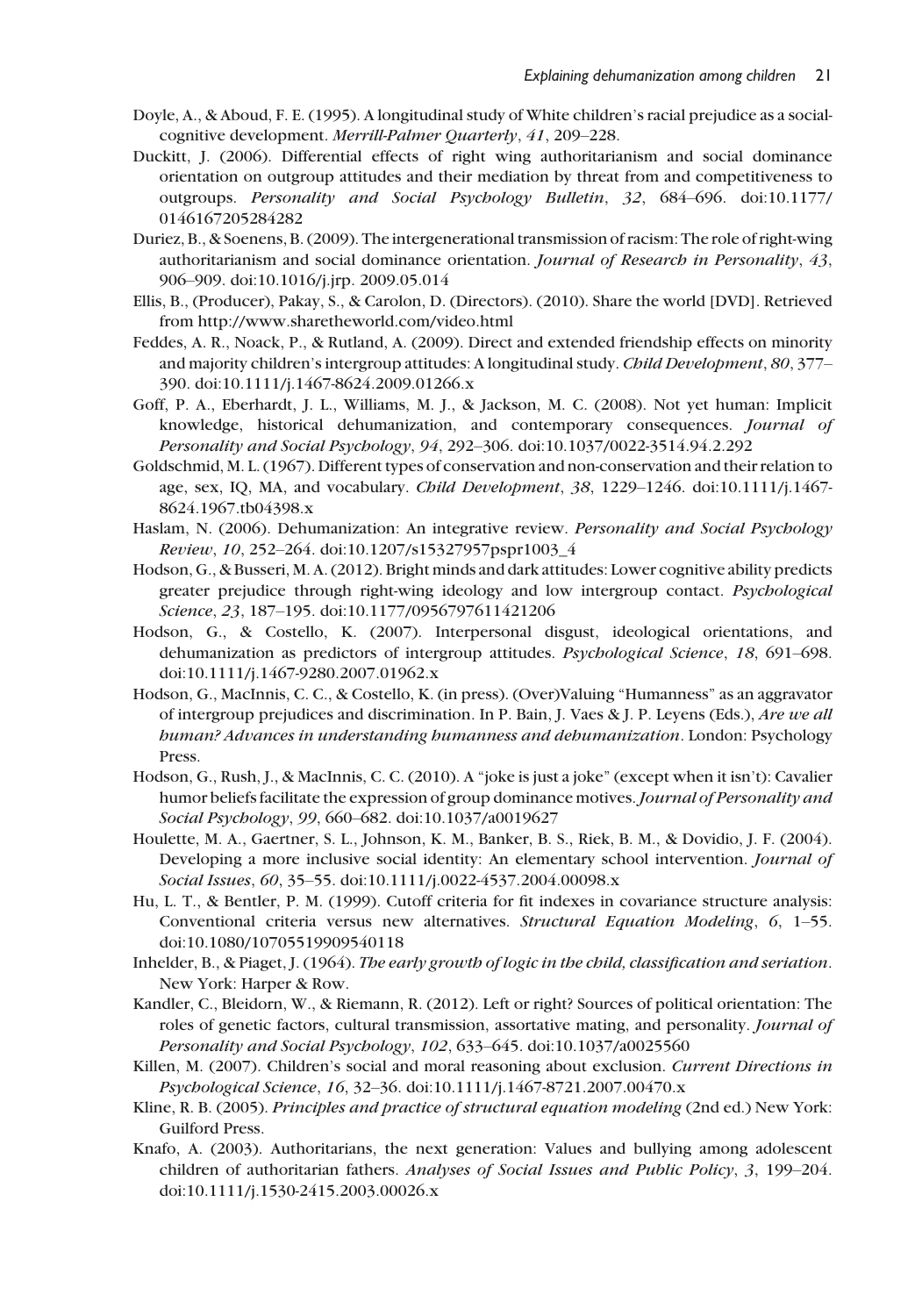- Levy, S. R., West, T. L., & Ramirez, L. (2005). Lay theories and intergroup relations: A socialdevelopmental perspective. European Review of Social Psychology, 16, 189–220. doi:10.1080/ 10463280500397234
- Leyens, J. P., Paladino, M., Rodriguez, R., Vaes, J., Demoulin, S., Rodriguez-Perez, A., & Gaunt, R. (2000). The emotional side of prejudice: The attribution of secondary emotions to ingroups and outgroups. Personality and Social Psychology Review, 4, 186–197. doi:10.1207/ S15327957PSPR0402\_06
- Leyens, J. P., Rodríguez-Pérez, A., Rodríguez-Torres, R., Gaunt, R., Paladino, M. P., Vaes, J. & Demoulin, S. (2001). Psychological essentialism and the differential attribution of uniquely human emotions to ingroups and outgroups. *European Journal of Social Psychology*, 31, 395– 411. doi:10.1002/ejsp. 50
- Livingstone- Smith, D. (2011). Less than human: Why we demean, enslave, and exterminate others. NY: St. Matrin's Press.
- Loughnan, S., & Haslam, N. (2007). Animals and androids: Implicit associations between social categories and nonhumans. Psychological Science, 18, 116–121. doi:10.1111/j.1467- 9280.2007.01858.x
- Loughnan, S., Haslam, N., & Kashima, Y. (2009). Understanding the relationship between attributebased and metaphor-based dehumanization. Group Processes and Intergroup Relations, 12, 747–762. doi:10.1177/1368430209347726
- Martin, J., Bennett, M., & Murray, W. (2008). A developmental study of the infrahumanization hypothesis. British Journal of Developmental Psychology, 26, 153–161. doi:10.1348/ 026151007X216261
- Mason, J. (2005). An unnatural order: The roots of our destruction of nature. NY: Lantern.
- McConahay, J., Hardee, B., & Batts, V. (1981). Has racism declined? It depends on who's asking and what is being asked. *Journal of Conflict Resolution*, 25, 563–579.
- Nesdale, D., Durkin, K., Maass, A., & Griffiths, J. (2005). Group norms, threat, and children's racial prejudice. Child Development, 76, 652–663. doi:10.1111/j.14678624.2005.00869.x
- Nibert, D. (2002). Animal right, human rights: Entanglements of oppression and liberation. New York: Rowman & Littlefield Publisher.
- Opotow, S. (1990). Moral exclusion and injustice. An introduction. Journal of Social Issues, 46, 1– 20. doi:10.1111/j.1540-4560.1990.tb00268.x
- Opotow, S. (1993). Animals and the scope of justice. Journal of Social Issues, 49, 71–85. doi:10.1111/j.1540-4560.1993.tb00909.x
- Paladino, M. P., Leyens, J. P., Rodríguez-Torres, R., Rodríguez-Pérez, A., Gaunt, R., & Demoulin, S. (2002). Differential association of uniquely and non uniquely human emotions to the ingroup and the outgroup. Group Processes  $\varepsilon$  Intergroup Relations, 5, 105-117. doi:10.1177/ 1368430202005002539
- Paladino, M. P., & Vaes, J. P. (2009). Ours is human: On the pervasiveness of infrahumanisation in intergroup relations. British Journal of Social Psychology, 48, 237–251. doi:10.1348/ 014466608X322882
- Patterson, C. (2002). Eternal Treblinka: Our treatment of animals and the holocaust. New York: Lantern Books.
- Perkin, S. (1991). Recycling is fun [DVD]. Retrieved from www.bullfrogfilms.com
- Peterson, B. E., Smirles, K. A., & Wentworth, P. A. (1997). Generativity and authoritarianism: Implications for personality, political involvement, and parenting. Journal of Personality and Social Psychology, 72, 1202–1216. doi:10.1037//0022-3514.72.5.1202
- Plous, S. (2003). Is there such a thing as prejudice toward animals? In S. Plous (Ed.), Understanding prejudice and discrimination (pp. 509–528). New York: McGraw-Hill.
- Powlishta, K. K., Serbin, L. A., Doyle, A., & White, D. R. (1994). Gender, ethnic, and body type biases: The generality of prejudice in childhood. Developmental Psychology, 30, 526–536. doi:10.1037/0012-1649.30.4.526